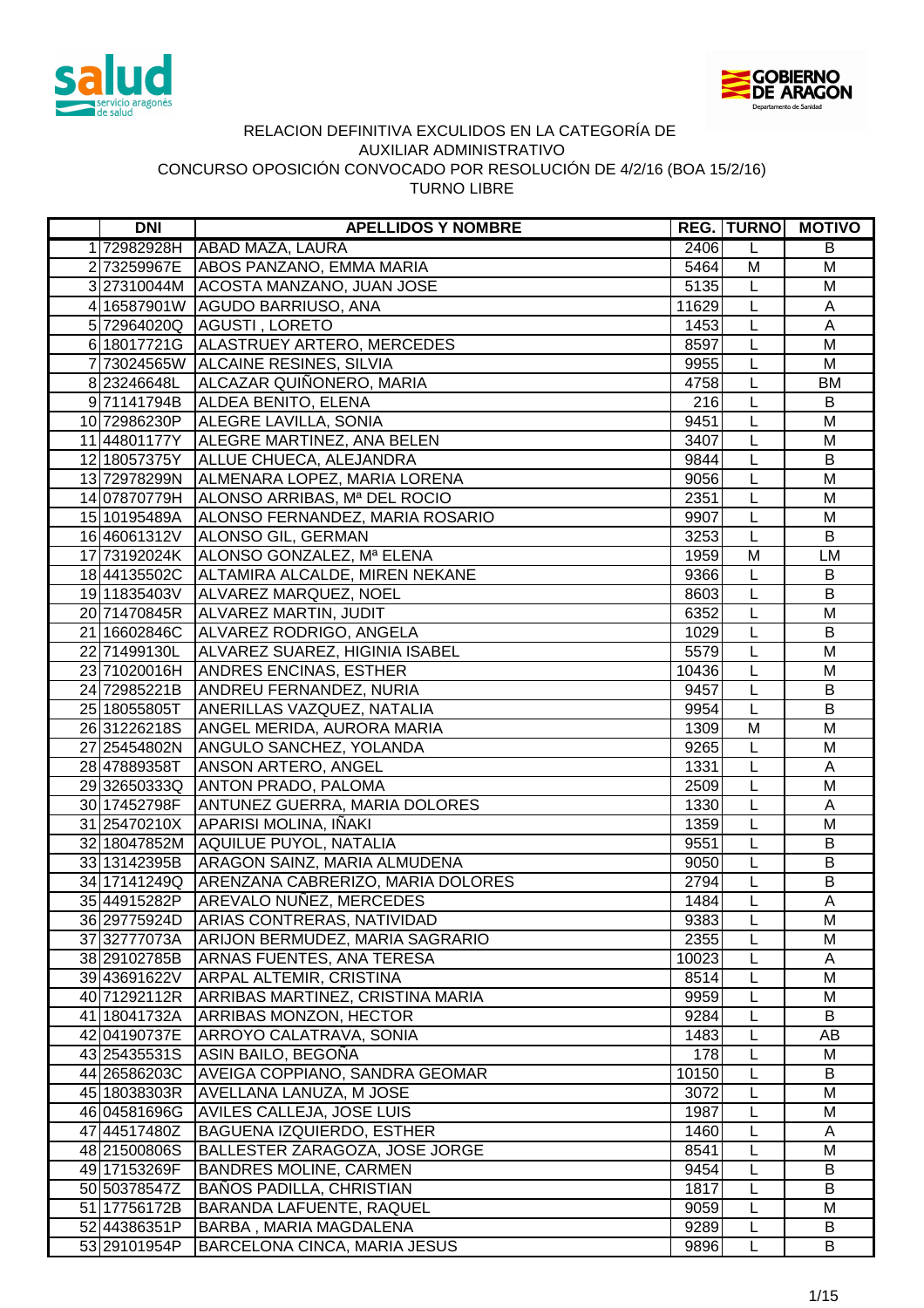



| <b>DNI</b>    | <b>APELLIDOS Y NOMBRE</b>                    |       | <b>REG. TURNO</b> | <b>MOTIVO</b>           |
|---------------|----------------------------------------------|-------|-------------------|-------------------------|
| 54 16576693H  | BARCO SAENZ, Mª CONCEPCION                   | 9286  | L                 | B                       |
|               | 55 72143136W BARQUIN QUEVEDO, DARIO ALBERTO  | 8545  | L                 | $\overline{B}$          |
| 56 71347640F  | <b>BARQUIN ROSA, NOEMI</b>                   | 9367  | L                 | M                       |
| 57 07963815L  | BARRADO JUANES, MARIA JESUS                  | 5655  | L                 | M                       |
|               | 58 76420621Q BARRANCA PUERTAS, CARMEN ISABEL | 9046  | L                 | M                       |
| 59 72886714J  | <b>BARRIO MORENO, BLANCA</b>                 | 2250  | M                 | B                       |
| 60 29135019E  | <b>BAUTISTA RIOS, SOFIA</b>                  | 8672  | M                 | B                       |
|               | 61 29125009V BAYO MONGE, CRISTINA            | 10437 | L                 | M                       |
|               | 62 11858356Q BENITO SERRANO, RUTH            | 1482  | L                 | A                       |
|               | 63 22135711M BERENGUER AZORIN, MARIA JOSE    | 8551  | L                 | $\overline{B}$          |
|               | 64 72984478G   BERGES LACAMBRA, ALEJANDRO    | 9051  | L                 | B                       |
| 65 17767808D  | BERGES OLMOS, ENRIQUE                        | 2024  | L                 | M                       |
| 66 72980085G  | BERNAD ESCANERO, SONIA                       | 5589  | L                 | M                       |
|               | 67 25173594W BERNAL EZQUERRA, ADOLFO         | 6057  | L                 | $\overline{\mathsf{F}}$ |
| 68 47089441T  | BERRUGA APARICIO, MARIA AMPARO               | 9009  | M                 | M                       |
|               | 69 73008134Q BES TURON, VANESSA PILAR        | 9362  | L                 | B                       |
|               | 70 17741377M BIARGE FANLO, JORGE             | 1485  | L                 | A                       |
| 71 05639032F  | BLANCO DE LA RUBIA, VICTORINA                | 2286  | L                 | <b>BM</b>               |
| 72 16532372H  | BLANCO HERNANDEZ, BLANCA ANTONIA             | 5492  | L                 | B                       |
| 73 10079892G  | <b>BLANCO SILVAN, CLEMENTINA</b>             | 9603  | L                 | B                       |
| 74 25467434V  | BLASCO LACRUZ, DEBORA MARIA                  | 1377  | L                 | M                       |
| 75 04586078Q  | BODOQUE MANSILLA, BEGOÑA                     | 8925  | M                 | <b>BD</b>               |
|               | 76 70825848Q BOEHM DEL PESO, THOMAS          | 8540  | L                 | M                       |
| 77 11428903L  | <b>BORONAT GARCIA, MARIA</b>                 | 10320 | L                 | M                       |
| 78 71504504B  | BRAÑAS GONZALEZ, NOEMI                       | 8692  | L                 | M                       |
| 79 43400222G  | <b>BRAU MARTIN, JULIA</b>                    | 8534  | $\overline{L}$    | $\overline{\mathsf{M}}$ |
|               | 80 71153495M BRAVO PEREIRO, MARIA            | 5662  | $\mathsf{L}$      | M                       |
| 81 32865586N  | <b>BRAVO VILA, MIGUEL ANGEL</b>              | 1994  | L                 | $\overline{\mathsf{M}}$ |
| 82 73261331Y  | <b>BROC SALINAS, EMILIO JOSE</b>             | 8613  | L                 | M                       |
| 83 16803670P  | <b>BUENO CORTES, EVA MARIA</b>               | 2447  | $\mathsf{L}$      | B                       |
| 84 18430555B  | BUENO PEÑA, Mª MONTSERRAT                    | 8610  | L                 | $\overline{B}$          |
| 85 73201467B  | <b>BUIL ARANDA, MIGUEL</b>                   | 8     | L                 | M                       |
| 86 18043727C  | <b>BUIL CAMPOS, MARIA JOSE</b>               | 10157 | L                 | B                       |
| 87 12368155C  | <b>BUIZA BADAS, MIGUEL ANGEL</b>             | 11596 | L                 | M                       |
| 88 73104373T  | <b>BURILLO GIMENEZ, RAQUEL</b>               | 1466  | $\mathsf L$       | A                       |
| 89 02874581H  | BUSQUE ESCUDERO, MARIA DEL MAR               | 1457  | M                 | A                       |
| 90 17734561C  | BUXEDA PEREZ, ANA ISABEL                     | 9830  |                   | M                       |
| 91 25202121D  | CABANES LIZAGA, MARIA                        | 1002  | L                 | B                       |
| 92 025150509  | CABEZA ANDREU, ROSA MARIA                    | 10369 | L                 | B                       |
| 93 20072375E  | CABRAL MORENO, ANA PALOMA                    | 10162 | L                 | B                       |
| 94 44049754Q  | CABRAL SANCHEZ, MARIA JOSE                   | 1858  | L                 | M                       |
| 95 22546905M  | CALABUIG SANCHIS, MARIA DEL CARME            | 8090  | L                 | M                       |
| 96 15375387W  | CALLE CALLE, MARIA ANGELES                   | 9196  | L                 | M                       |
| 97 04591153P  | CALLEJA ATIENZA, MARIA NIEVES                | 1986  | L                 | M                       |
| 98 03106544A  | CALLEJA DE DIEGO, NURIA                      | 9197  | L                 | M                       |
| 99 13105659Y  | CALLEJA HIERRO, BELEN                        | 9779  | L                 | M                       |
| 100 18439359Y | CALLEJA ROMERO, JOAQUIN                      | 2041  | L                 | B                       |
| 101 29134822D | CALLEJA SORIA, LUIS ALBERTO                  | 950   | L                 | B                       |
| 102 43422679J | CALZADA GRAU, CARLOS                         | 2249  | L                 | B                       |
| 103 05408285L | CAMINO GONZALEZ, MARIA TERESA                | 2346  | L                 | M                       |
| 104 06236808J | CAMPO HERRERO, BEATRIZ                       | 1825  | L                 | M                       |
| 105 28964411M | CAMPON PALOMINO, CARLOS ANTONIO              | 8699  | L                 | B                       |
| 106 25478442P | CANO SALAS, NOELIA                           | 3074  | L                 | М                       |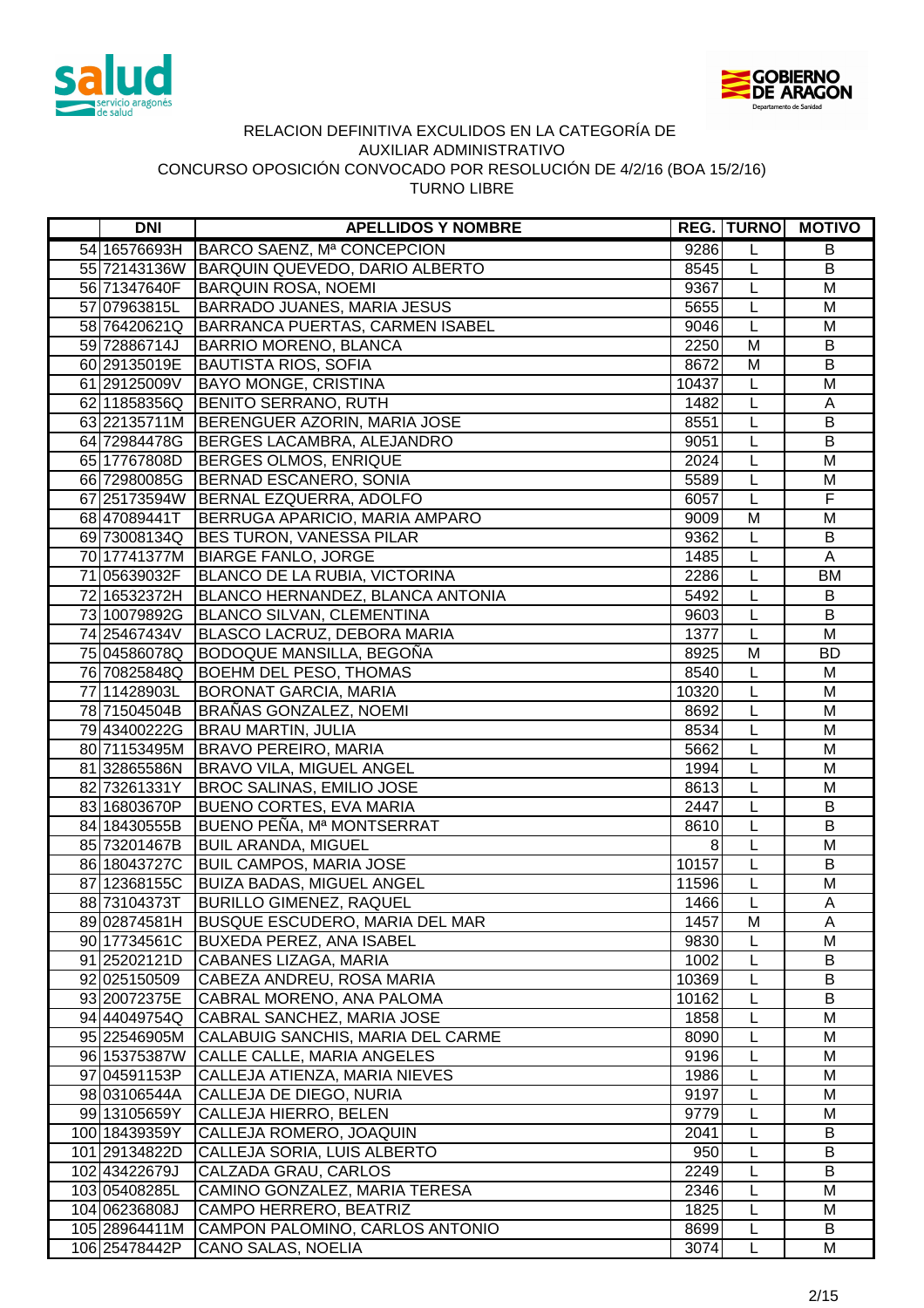



| <b>DNI</b>    | <b>APELLIDOS Y NOMBRE</b>                                      |              |                | <b>REG. TURNO MOTIVO</b> |
|---------------|----------------------------------------------------------------|--------------|----------------|--------------------------|
| 107 76419236B | <b>CANTON MACIAS, SONIA</b>                                    | 3678         | L              | M                        |
| 108 08103275F | <b>CARRASCO SANCHEZ, ESTRELLA</b>                              | 11007        | M              | M                        |
| 109 29039593T | CARRILLO SANCHEZ, MARIA PIEDAD                                 | 5440         | L              | B                        |
| 110 17760582M | CASADO MASA, LORENA                                            | 645          | L              | B                        |
| 111 76863652K | CASAL LAFUENTE, MARGARITA                                      | 9365         | L              | B                        |
| 112 76826262Y | CASAL VICENTE, JUAN MANUEL                                     | 9906         | L              | M                        |
| 113 72979579G | CASANOVA AZNAR, MARTA                                          | 9967         | L              | M                        |
| 114 76031147R | CASERO GONZALEZ, ROSA MARINA                                   | 10490        | L              | B                        |
| 115 35469395Z | CASTAÑO FERREIROS, DANIEL                                      | 1486         | L              | A                        |
| 116 18051762M | CASTEJON REUFAST, MARIA GLORIA                                 | 10085        | L              | $\overline{B}$           |
| 117 29130688S | CASTELAR ARIZA, MARTA                                          | 3297         | L              | $\overline{B}$           |
| 118 30990423Q | CASTELL URBANO, MARIA JOSE                                     | 9602         | L              | M                        |
| 119 29100772E | CASTELLANO BUJEDA, ANA                                         | 2456         | M              | M                        |
| 120 73156429F | CASTRO PRIETO, JUAN JOSE                                       | 5482         | M              | B                        |
| 121 17735437E | CASTROSEIROS BRIONGOS, ANA ISABEL                              | 9956         | L              | M                        |
| 122 18042378M | CAZCARRO CALLEN, ANA CARMEN                                    | 282          | L              | M                        |
| 123 72998475V | CEBOLLERO PEREZ, BERNARDO                                      | 182          | L              | M                        |
| 124 17217845E | CELORRIO LASECA, ANGELES                                       | 10235        | L              | M                        |
|               | 125 32062258M CENIZO CASARES, PEDRO                            | 9370         | L              | B                        |
| 126 29085739P | CENTELLES PLOU, MARIA PILAR                                    | 11645        | L              | $\mathsf{A}$             |
| 127 72517293H | CEÑA SETIEN, IRATI                                             | 9525         | L              | M                        |
| 128 72517292V | CEÑA SETIEN, MAIDER                                            | 10976        | M              | <b>DM</b>                |
| 129 71125739X | CERDAN CALLEJA, ANA                                            | 8606         | L              | B                        |
| 130 71125738D | <b>CERDAN CALLEJA, ELENA</b>                                   | 8605         | L              | B                        |
| 131 25452795Y | CERDAN SANCHEZ, MARIA ROSARIO                                  | 1555         | L              | B                        |
| 132 29076929F | CHINCHILLA PUCHE, MIRYAM                                       | 8601         | $\overline{L}$ | $\overline{B}$           |
| 133 17433579Q | CHUECA PEÑA, MARIA PILAR                                       | 2350         | L              | M                        |
| 134 71414381W | CID FERNANDEZ, M CONSUELO                                      | 8706         | L              | $\overline{B}$           |
| 135 72888496R | CINTORA MARTINEZ, YOLANDA                                      | 326          | L              | $\overline{\mathsf{M}}$  |
| 136 17156261D | CLAVERO NAVARRO, Mª JOSE                                       | 9449         | L              | M                        |
| 137 29113999R | CLERENCIA TORRE, ANA BELEN                                     | 9539         | L              | $\overline{B}$           |
| 138 48572987T | CLIMENT MORALES, DANIEL JOSE                                   | 5701         | L              | M                        |
| 139 44420655L | <b>COLLADO BERICAT, LORENA</b>                                 | 3387         | L              | BC                       |
| 140 73105018R | <b>COLLADOS SANCHO, SIRA</b>                                   | 9645         | L              | B                        |
| 141 04592445N | CONTRERAS BLASCO, MARIA CARMEN                                 | 5683         | L              | M                        |
| 142 34891654X | CORDAL LOPEZ, MARIA ESTHER                                     | 2514         | M              | м                        |
| 143 71029671J | CORRALES RODRIGUEZ, JESUS                                      | 9609         |                | M                        |
| 144 18929010X | CORTES VICIACH, ANGELINA                                       | 9380         | L              | M                        |
| 145 72979965E | COSIN CALVO, VICTORIA                                          | 9534         | L              | M                        |
| 146 32815828A | COTROFE MATA, SANDRA ANGELES                                   | 8546         | L              | M                        |
| 147 70878253G | CREGO SAEZ, ANGEL JAVIER                                       | 9047         | L              | M                        |
| 148 71118188A | CRESPO CORTES, NOELIA Ma                                       | 2063         | L              | M                        |
| 149 48532288B | CRESPO PACHECO, SALVADOR                                       | 9522         | L              | B                        |
| 150 29094127R | <b>CRESPO RAMOS, LUISA</b>                                     | 525          | L              | M                        |
| 151 47056393A | CRUZ APARICIO, JUAN ANTONIO                                    | 9894         | L              | B                        |
| 152 25179614L | CRUZ RUIZ, FERNANDO                                            | 707          | L              | B                        |
| 153 72969875Y | <b>CUBERES IZQUIERDO, JORGE</b>                                | 9202         | L              | M                        |
| 154 29125442J | <b>CUENCA MARCO, SILVIA</b>                                    | 5775         | L              | M                        |
| 155 25139914V | DE ANDRES PEREGRINA, ANA ISABEL                                | 9957         | L              | B                        |
| 156 29132224X | DE DIEGO GUERRERO, MARIA PILAR                                 | 1465         | L              | A<br>M                   |
| 157 17212527V | DE DIGO LIDOY, JAVIER<br>158 70886600W DE LA CALLE DIAZ, JAIME | 2025<br>5580 | L              | M                        |
| 159 72081480D | DE LA FUENTE PARDO, LETICIA                                    | 9040         | L<br>Г         | B                        |
|               |                                                                |              |                |                          |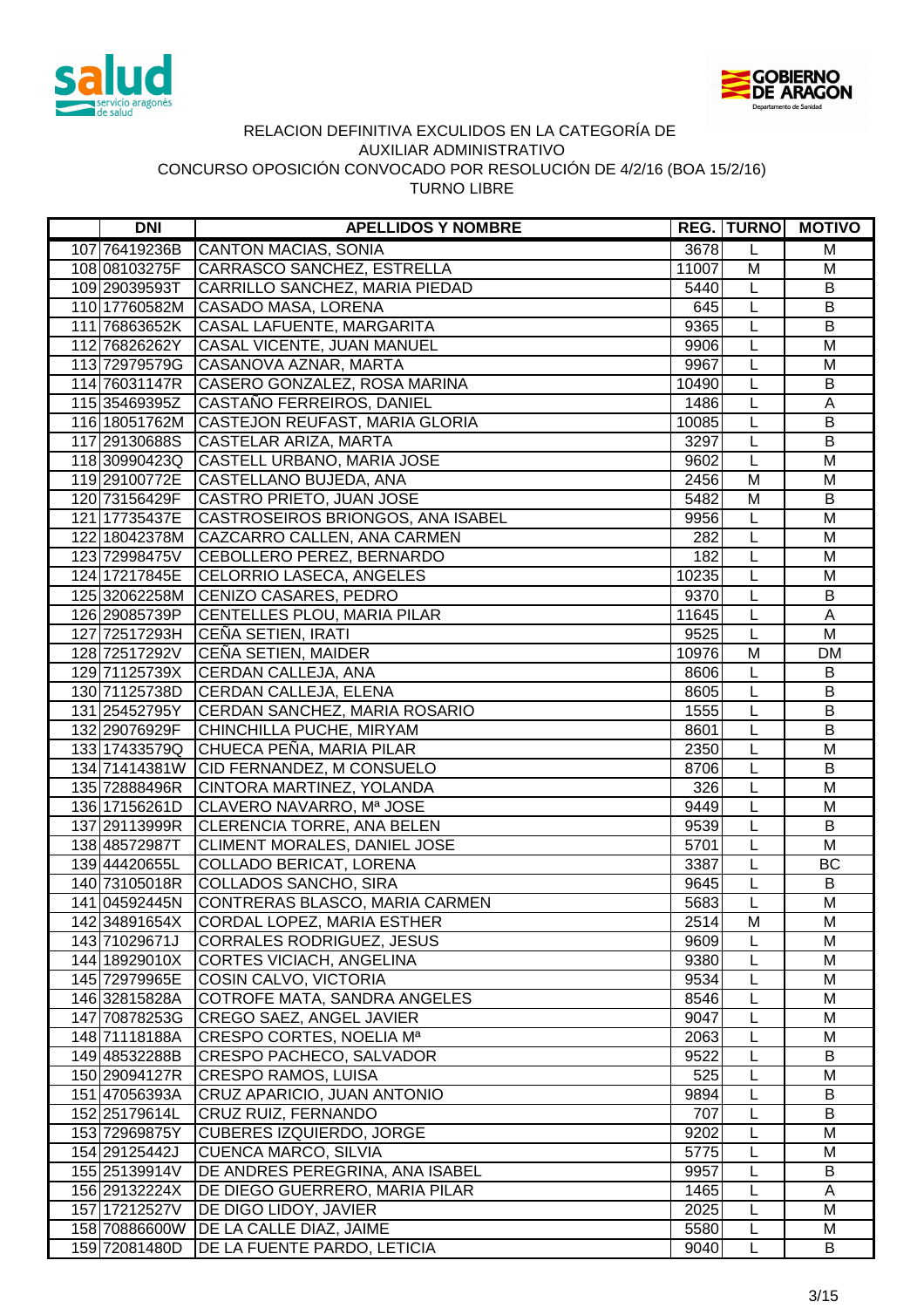



| <b>DNI</b>    | <b>APELLIDOS Y NOMBRE</b>                          |       |                | <b>REG. TURNO MOTIVO</b> |
|---------------|----------------------------------------------------|-------|----------------|--------------------------|
| 160 29122509R | <b>DE LA NUEZ MARRERO, NURIA</b>                   | 1332  | L              | Α                        |
| 161 18442075P | DE LA TORRE ABRIL, MARIA JOSE                      | 8535  | L              | M                        |
| 162 09803757F | DE LA VARGA LUCAS, FERNANDO                        | 1302  | $\mathsf L$    | A                        |
| 163 04211740A | DE LAS HERAS DE CASTRO, JORGE                      | 5768  | L              | M                        |
| 164 72890485N | DE MIGUEL ALTELARREA, MARIA ELENA                  | 9445  | L              | M                        |
| 165 25477293D | <b>DE MIGUEL MARIN, MARIA VICTORIA</b>             | 9272  | L              | B                        |
| 166 32909836X | DE SOUZA MARTINS, ANA PAULA                        | 6740  | L              | <b>BM</b>                |
| 167 25148881Z | DE TARANCO CARVAJAL, NILA CRISTINA                 | 715   | L              | BM                       |
| 168 76719219M | <b>DEL PONT LORENZO, IRENE</b>                     | 1303  | L              | A                        |
|               | 169 71437176G   DEL POZO NAVA, SILVIA              | 9065  | L              | M                        |
|               | 170 17685005Y   DELFA SANCHEZ, FEDERICO            | 9536  | $\overline{L}$ | $\overline{M}$           |
| 171 30789487P | <b>DELGADO INIESTA, ISABEL</b>                     | 2126  | M              | <b>DM</b>                |
| 172 78709796R | <b>DENIZ ROJAS, JOSUE</b>                          | 5763  | L              | M                        |
| 173 27474324L | DIAZ BELTRAN, RAMON                                | 1333  | L              | A                        |
| 174 19997204S | <b>DIAZ CANO, ALICIA MARIA</b>                     | 11587 | L              | $\overline{A}$           |
| 175 030575545 | <b>DIAZ GIL, MILAGROS</b>                          | 1470  | L              | $\mathsf A$              |
| 176 072976514 | DIAZ LOBERA, ALFREDO                               | 11004 | M              | M                        |
| 17733348212Y  | <b>DIAZ MOURE, MARIA</b>                           | 9553  | L              | M                        |
| 178 16248997A | <b>DIAZ PARDO, EDUARDO</b>                         | 9960  | L              | M                        |
|               | 179 22730121A   DIAZ SOSA, MELCHOR                 | 5762  | L              | M                        |
| 180 18429809R | DOMINGO GUILLEN, MIGUEL ANGEL                      | 9377  | L              | M                        |
|               | 181 18051352D DOMINGUEZ, FUENCISLA                 | 2451  | L              | M                        |
|               | 182 25160043K DOMINGUEZ BERNE, SILVIA              | 9384  | L              | M                        |
|               | 183 45682501Q DOMINGUEZ FERNANDEZ, MACARENA VICTOR | 2511  | M              | M                        |
|               | 184 70936695A DOMINGUEZ HERNANDEZ, PAULA           | 9625  | $\overline{L}$ | $\overline{M}$           |
|               | 185 09315688K DOMINGUEZ PEÑA, RUBEN                | 10018 | L              | M                        |
|               | 186 18043492S   DUESO HIJOS, SHEILA ISABEL         | 9374  | $\overline{L}$ | $\overline{M}$           |
|               | 187 03155315W ELIAS MARTIN, JOSE EMILIO            | 9617  | $\mathsf{L}$   | $\overline{B}$           |
|               | 188 09412745H ELVIRA GRANDA, NOELIA                | 2357  | L              | $\overline{M}$           |
|               | 189 01776224R EMBUN SANZ, VIRGINIA                 | 2005  | L              | B                        |
| 190 47093667V | <b>ENCABO COROMINAS, RAQUEL</b>                    | 2271  | $\overline{M}$ | $\overline{M}$           |
| 191 49470638F | <b>ESCOBAR CASTILLO, LILMARED LOURDE</b>           | 1678  | $\mathsf{L}$   | M                        |
| 192 25452700A | <b>ESCRIBANO PUEYO, Mª ESTER</b>                   | 352   | L              | M                        |
|               | 193 20489639C ESPERT ESTEVE, MARIA DEL MAR         | 3619  | L              | M                        |
|               | 194 73006348R ESTEBAN HERMOSILLA, CRISTINA         | 9521  | L              | M                        |
| 195 25164179V | <b>EZPELETA PEREZ, ARTURO</b>                      | 5680  | L              | м                        |
| 196 73009024D | EZQUERRA PLACED, MARIA DEL PILAR                   | 3391  | L              | B                        |
| 197 25437271F | EZQUERRO VICALVARO, MARIA ANGELES                  | 10036 |                | B                        |
| 198 73091776F | <b>FELEZ TOMEO, DANIEL</b>                         | 9623  | L              | M                        |
| 199 70521027Z | <b>FERNANDEZ CASTILLO, SONIA</b>                   | 4757  | L              | B                        |
| 200 71561551H | <b>FERNANDEZ CASTRILLO, SARAY</b>                  | 8600  | L              | B                        |
| 20144806777V  | <b>FERNANDEZ CUTRIN, JOSE MARIA</b>                | 5406  | M              | M                        |
| 202 72976591Y | <b>FERNANDEZ FERNANDEZ, MARTA</b>                  | 8558  | L              | B                        |
| 203 71557729Z | <b>FERNANDEZ FUERTES, VICTOR</b>                   | 9557  | L              | M                        |
| 204 71416062G | <b>FERNANDEZ GUZON, BEATRIZ</b>                    | 5471  | M              | DM                       |
| 205 32788317T | <b>FERNANDEZ LAMELAS, ROSA MARIA</b>               | 9608  | L              | M                        |
| 206 17739005W | <b>FERNANDEZ MARTIN, ROSA ELENA</b>                | 5441  | L              | B                        |
| 207 73198971E | <b>FERNANDEZ MARZAL, RAQUEL</b>                    | 10432 | L              | M                        |
| 208 33515092K | <b>FERNANDEZ PAJUELO, YOLANDA</b>                  | 2256  | L              | B                        |
| 209 53539527N | <b>FERNANDEZ RODRIGUEZ, IGNACIO</b>                | 9177  | M              | M                        |
| 210 32634140S | <b>FERNANDEZ RODRIGUEZ, JOSEFA</b>                 | 9485  | L              | M                        |
|               | 211 71503732K   FERNANDEZ ROLLON, YAIZA MARIA      | 2257  | L              | B                        |
| 212 45800129E | <b>FERNANDEZ ROMAN, OLGA</b>                       | 2448  | L              | B                        |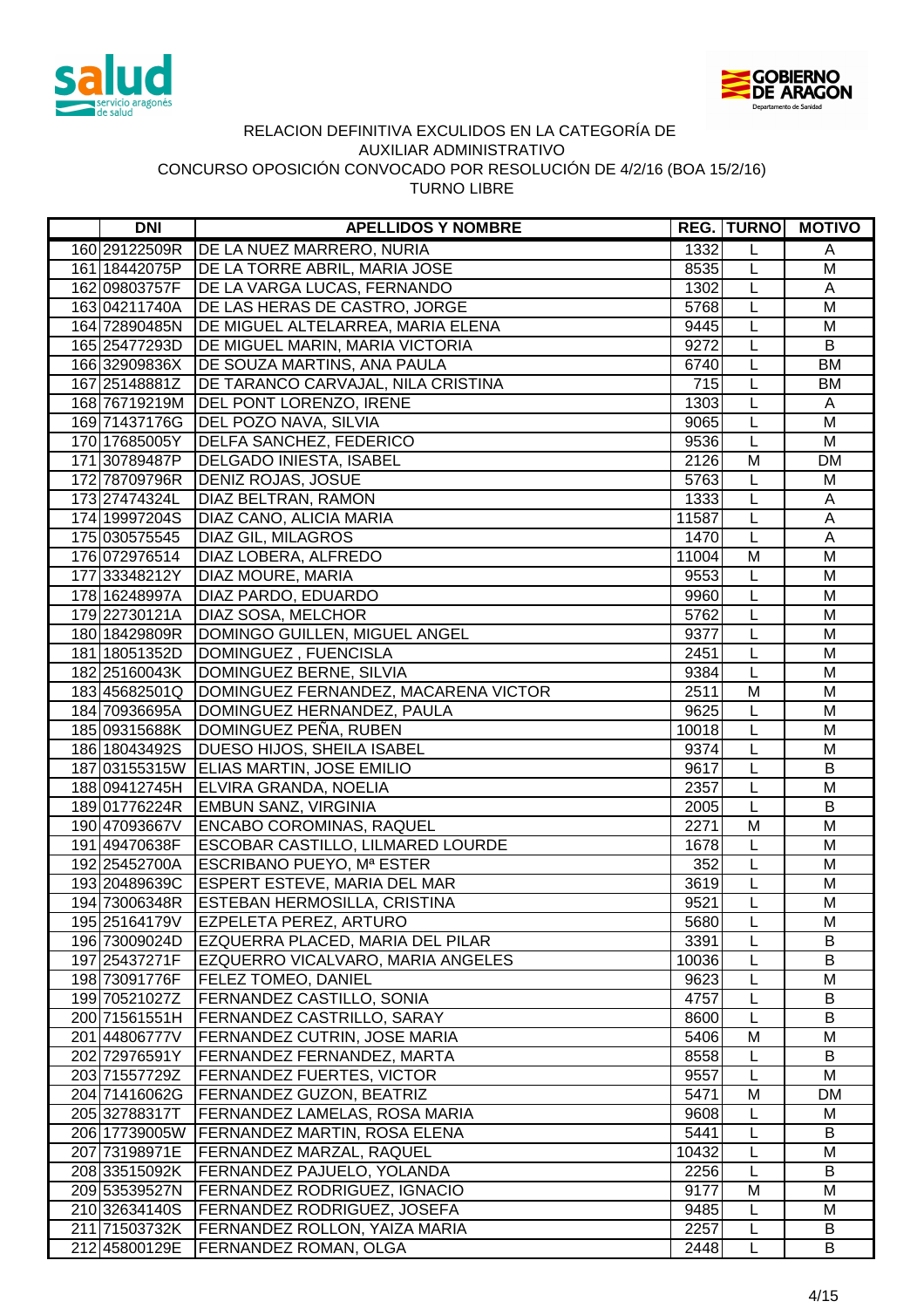



| <b>DNI</b>                     | <b>APELLIDOS Y NOMBRE</b>                                   |               | <b>REG. TURNO</b> | <b>MOTIVO</b>  |
|--------------------------------|-------------------------------------------------------------|---------------|-------------------|----------------|
| 21334031085D                   | FERNANDEZ SANCHEZ, MARIA CARMEN                             | 8711          | L                 | <b>BM</b>      |
| 214 76726720P                  | <b>FERNANDEZ SEOANE, ROCIO</b>                              | 2284          | L                 | M              |
|                                | 215 13785003E   FERNANDEZ SERRANO, OLGA MARIA               | 9200          | $\mathsf{L}$      | M              |
| 216 18455105C                  | <b>FERNANDEZ TORRES, ADRIAN</b>                             | 2004          | L                 | B              |
| 217 18455104L                  | <b>FERNANDEZ TORRES, VANESA</b>                             | 2003          | L                 | B              |
|                                | 218 34038759R   FERNANDEZ VELAZQUEZ, JOAQUINA               | 9802          | $\overline{L}$    | M              |
|                                | 219 71523634M FERNNADEZ GARCIA, ANA CRISTINA                | 8693          | L                 | B              |
| 220 25151173Y                  | <b>FERRANDEZ MARTINEZ, JOSE AURELIO</b>                     | 9456          | L                 | B              |
| 221 21653709Z                  | <b>FERRANDO GUARDIOLA, RAQUEL</b>                           | 2343          | L                 | M              |
| 222 18429561Y                  | <b>FERRER PEREZ, ANA MARIA</b>                              | 1844          | $\overline{L}$    | M              |
| 22334815566Y                   | <b>FLORES BAÑOS, GERMAN</b>                                 | 3911          | L                 | M              |
| 224 31685958P                  | <b>FLORES JODAR, ANA</b>                                    | 2007          | L                 | B              |
| 225 51982125D                  | <b>FLORES VAQUERIZO, NIEVES</b>                             | 5432          | L                 | $\overline{B}$ |
| 226 17438775Z                  | <b>FRAGUAS ROY, Mª PILAR</b>                                | 9448          | L                 | M              |
| 227 17209047X                  | <b>FRANCES CEBRIA, LORENZO</b>                              | 980           | L                 | <b>BF</b>      |
|                                | 228 08843200E   FRANCO MENDEZ, MARIA DEL CARME              | 8698          | L                 | B              |
|                                | 229 18167216E   FRANCO PALACIO, JOSE LUIS                   | 5448          | L                 | B              |
|                                | 230 44555821Z   FREIJE GIMENEZ, VANESA                      | 1327          | L                 | A              |
|                                | 231 72893875K   FRIAS GONZALEZ, ROSA                        | 9381          | L                 | M              |
| 232 17743916Z                  | <b>FUNES JIMENEZ, MARIA BELEN</b>                           | 8591          | L                 | M              |
| 233 18024977S                  | <b>GABAS EITO, ANA JULIA</b>                                | 11642         | L                 | A              |
| 234 07262120P                  | <b>GABINO CASASUS, IVAN</b>                                 | 3434          | L                 | M              |
| 235 53119990H                  | <b>GAGO GARCIA, ALEXANDRE</b>                               | 2512          | L                 | M              |
| 236 17745941S                  | <b>GALAN ARILLA, BEATRIZ</b>                                | 7283          | L                 | B              |
| 237 49394973N                  | <b>GALEANO SOTO, MAYERLI</b>                                | 2247          | L                 | B              |
|                                | 238 44504680W GALINDO VILA, ELENA                           | 9847          | $\overline{L}$    | $\overline{B}$ |
|                                | 239 18055162R GALLAN ALONSO, ADRIAN                         | 10170         | L                 | M              |
| 240 72982511S                  | <b>GALLEGO RODRIGUEZ, JORGE</b>                             | 9271          | L                 | B              |
| 241 291 658 69 Y               | GALLEGO TORRES, Mª DEL CARMEN                               | 10159         | L                 | M              |
| 242 17755259H                  | <b>GARCIA CEBRIAN, MARIA</b>                                | 10025         | $\mathsf{L}$      | $\overline{B}$ |
| 243 71667989N                  | <b>GARCIA CUERVO, ELENA</b>                                 | 10987         | M                 | M              |
| 244 19850566W                  | <b>GARCIA DE BALDOMERO, VIRGINIA</b>                        | 9058          | L                 | B              |
| 245 12383696J                  | <b>GARCIA DE COCA, CARMEN</b>                               | 6322          | L                 | M              |
| 246 025137226                  | <b>GARCIA DIEZ, ESMERALDA</b>                               | 9361          | L                 | B              |
| 247 17439385A                  | GARCIA ESCOLANO, SAGRARIO                                   | 968           | M                 | M              |
| 248 34254500W                  | GARCIA FERNANDEZ, MARIA DEL PILAR                           | 9376          | L                 | M              |
| 249 72064360R                  | <b>GARCIA GARCIA, ISMAEL</b>                                | 1809          |                   | B              |
| 250 17751160J                  | <b>GARCIA GARCIA, SERGIO</b>                                | 3203          | L                 | B              |
| 251 13940333X                  | GARCIA GOMEZ, Mª ROSA                                       | 10179         | L                 | B              |
| 252 14608796R                  | <b>GARCIA HERRERO, SERGIO</b>                               | 1320          | L                 | AB             |
| 253 44391686F                  | <b>GARCIA MAESTRO, JUAN</b>                                 | 9042          | L                 | B              |
| 254 07872199N                  | GARCIA MALMIERCA, MARIA AMPARO                              | 10992         | M                 | M<br>B         |
| 255 017735715                  | GARCIA NAVARRO, Mª MAR<br><b>GARCIA NAVEA, OLGA</b>         | 11627<br>5456 | L                 | B              |
| 256 25179138A                  | <b>GARCIA PISA, ANTONIO</b>                                 | 9273          | L                 | B              |
| 257 18034287X<br>258 074346700 |                                                             | 9461          | L                 | B              |
| 259 73079031G                  | <b>GARCIA PUCHE, GENEROSA</b><br><b>GARCIA RAYA, RAFAEL</b> | 1458          | L<br>L            | Α              |
| 260 11076127V                  | GARCIA RETAMERO, Mª ANTONIA                                 | 2288          | L                 | M              |
| 261 71342766D                  | GARCIA VALDERRAMA, VANESA                                   | 5692          | L                 | M              |
| 262 71125078Q                  | GARCIA-PORRERO GONZALVO, BARBARA ADELA                      | 8705          | L                 | M              |
| 263 73260399V                  | <b>GARIN TELLO, LORENZO</b>                                 | 5436          | L                 | B              |
| 264 73199425Q                  | GARRALDA SAURA, ARANZAZU                                    | 9903          | L                 | B              |
| 265 73584093D                  | GARRIDO SANCHEZ, INMACULADA                                 | 9835          | L                 | М              |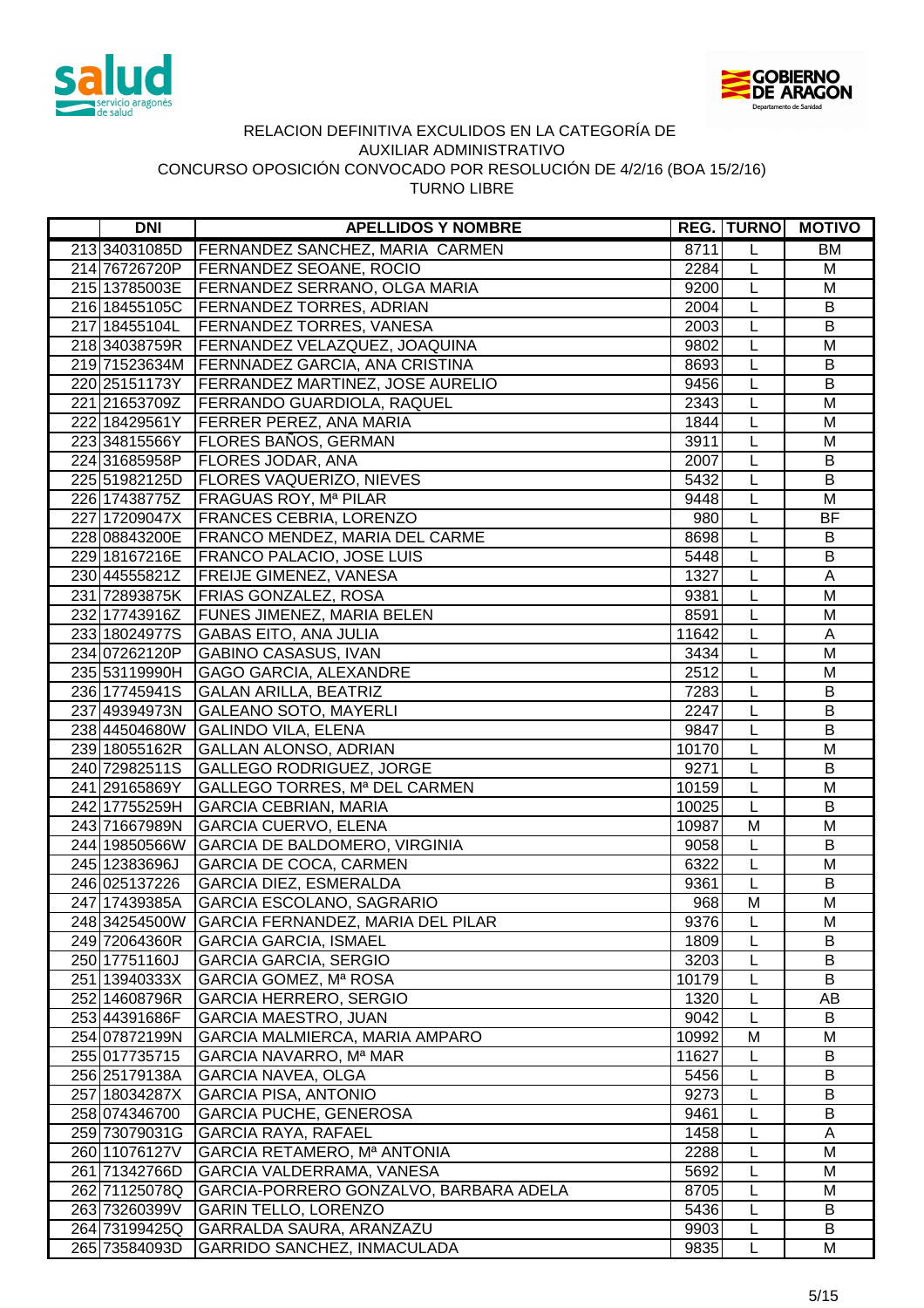



| <b>DNI</b>    | <b>APELLIDOS Y NOMBRE</b>                   |                | <b>REG. TURNO</b> | <b>MOTIVO</b>           |
|---------------|---------------------------------------------|----------------|-------------------|-------------------------|
| 266 04586257B | <b>GASCON SERRANO, CARMEN</b>               | 10435          | L                 | M                       |
| 267 24332608B | <b>GASSO MOTA, ANA MARIA</b>                | 1334           | L                 | A                       |
| 268 20209947P | GATON LASHERAS, BEATRIZ RITA                | 2006           | L                 | B                       |
| 269 12342999A | <b>GAY MOYANO, VIRGINIA</b>                 | 2682           | L                 | B                       |
|               | 270 10062732W GAZTELUMENDI ARIAS, NATIVIDAD | 8549           | L                 | M                       |
| 271 25179867L | <b>GERMES IBAÑEZ, LUCIA INMACULAD</b>       | 1989           | L                 | M                       |
| 272 74675590H | <b>GIJON ORTEGA, ANA BELEN</b>              | 10250          | L                 | B                       |
| 273 73085130P | <b>GIL AGUILAR, ALBERTO</b>                 | 5439           | L                 | B                       |
| 274 18440300G | <b>GIL BENAGES, MAITE</b>                   | 1423           | L                 | $\overline{B}$          |
| 275 17733373M | <b>GIL CASAJUS, BERTA LUISA</b>             | 10151          | L                 | B                       |
| 276 25449464X | GIMENEZ AISA, MARIA PILAR                   | 3065           | L                 | M                       |
| 277 29097972M | GIMENEZ VELA, MARIA CAROLINA                | 1933           | L                 | M                       |
| 278 25476082V | GIMENO EZQUERRO, IRATXE                     | 1852           | $\overline{\vee}$ | <b>BMO</b>              |
| 279 72992343A | <b>GODOY TORRAS, CINTIA</b>                 | 9052           | L                 | B                       |
| 280 17454577S | <b>GOMEZ CABELLO, Mª PILAR</b>              | 11513          | L                 | M                       |
| 28138113755H  | GOMEZ GARCIA, ALFONSO JOSE                  | 2252           | L                 | B                       |
| 282 47090766Z | <b>GOMEZ GARCIA, IVAN</b>                   | 2253           | L                 | $\overline{B}$          |
| 283 24396067J | GOMEZ MOLLA, ANA CONSUELO                   | 6349           | L                 | M                       |
| 284 18443292Y | <b>GOMEZ SANCHEZ, ESTER</b>                 | 9846           | L                 | B                       |
| 285 34999485V | <b>GOMEZ SEQUEIROS, LOURDES</b>             | 4987           | L                 | M                       |
| 286 71442681N | GONZALEZ CANSECO, SILVIA                    | 9482           | L                 | M                       |
| 287 73195431R | GONZALEZ CEREZO, NOELIA                     | $\overline{7}$ | L                 | M                       |
| 288 70872385R | GONZALEZ DE ARRIBA, FERNANDO                | 5687           | L                 | M                       |
| 289 74666435V | <b>GONZALEZ DE RIBOT, DAVID</b>             | 2000           | L                 | M                       |
| 290 54048587J | GONZALEZ GONZALEZ, SULBEY                   | 5776           | L                 | $\overline{\mathsf{M}}$ |
| 291 44430978S | GONZALEZ LOPEZ, MARIA DEL MAR               | 5684           | $\mathsf{L}$      | M                       |
| 292 11851293Z | <b>GONZALEZ ROSA, CARLA</b>                 | 11593          | L                 | M                       |
| 293 28975865M | <b>GONZALEZ RUANO, RAUL</b>                 | 9977           | L                 | M                       |
| 294 70248822Z | GONZALEZ SANZ, MARTA                        | 9064           | L                 | <b>BM</b>               |
| 295 13139850L | GONZALEZ VALLADOLID, Mª INMACULADA          | 2455           | L                 | M                       |
| 296 29097037J | GONZALVO GRAÑENA, CHORCHE ANDRES            | 8589           | L                 | $\overline{B}$          |
| 297 25133989A | <b>GRACIA CARDIEL, MONTSERRAT</b>           | 1326           | L                 | Α                       |
| 298 17436720Y | <b>GRACIA JUDEZ, ALICIA</b>                 | 9837           | L                 | B                       |
| 299 11080239N | <b>GRANDA GARCIA, ESTELA</b>                | 8559           | L                 | B                       |
| 300 73212090P | <b>GRASA LOBO, URSULA</b>                   | 978            | $\mathsf{L}$      | B                       |
| 301 17735892V | <b>GRASA MIGUEL, ANA BELEN</b>              | 1556           | L                 | F                       |
| 302 74904396C | GUERRERO CUADRADO, ADELA ROSARIO            | 5761           | L                 | M                       |
| 303 73206035W | <b>GUERRERO MONTES, ELENA</b>               | 10345          | L                 | M                       |
| 304 04602199Z | GUIJARRO MONTEAGUDO, RUBEN                  | 9528           | L                 | B                       |
| 305 11972536R | <b>GUILLEN, MARTA</b>                       | 9205           | L                 | M                       |
| 306 11945605A | GUILLEN OTERINO, JUAN LUIS                  | 5691           | L                 | M                       |
| 307 73157666W | <b>GUIRAL FERRER, GLORIA</b>                | 1080           | L                 | B                       |
| 308 13157917P | <b>GUTIERREZ CASTRO, CRISTINA</b>           | 2287           | L                 | M                       |
| 309 17202112K | HERNANDEZ BLANCO, Mª EMILIA                 | 1153           | L                 | B                       |
| 310 72894929V | HERNANDEZ CAMARA, ESTHER                    | 10020          | L                 | B                       |
| 311 50450458G | HERNANDEZ FIGUEIRA, JOSE MANUEL             | 9904           | L                 | B                       |
| 312 34819906E | HERNANDEZ MORALES, ANGELA MARIA             | 9470           | L                 | B                       |
| 313 29754966G | HERNANDEZ TORRES, ROGELIO FERNAND           | 1851           | L                 | M                       |
| 314 72983845S | HERRANZ MORENO, BEGOÑA                      | 9279           | L                 | B                       |
| 315 53559539Z | <b>HEVIA, JUAN LUIS</b>                     | 3202           | L                 | B                       |
| 316 70874278P | HIDALGO CASTAÑO, CRISTINA                   | 11511          | L                 | M                       |
| 317 29124604A | HUESO GARCIA, RAUL                          | 9085           | M                 | M                       |
| 318 29122897K | <b>HUESO PEREDA, MARIA PILAR</b>            | 9057           | L                 | B                       |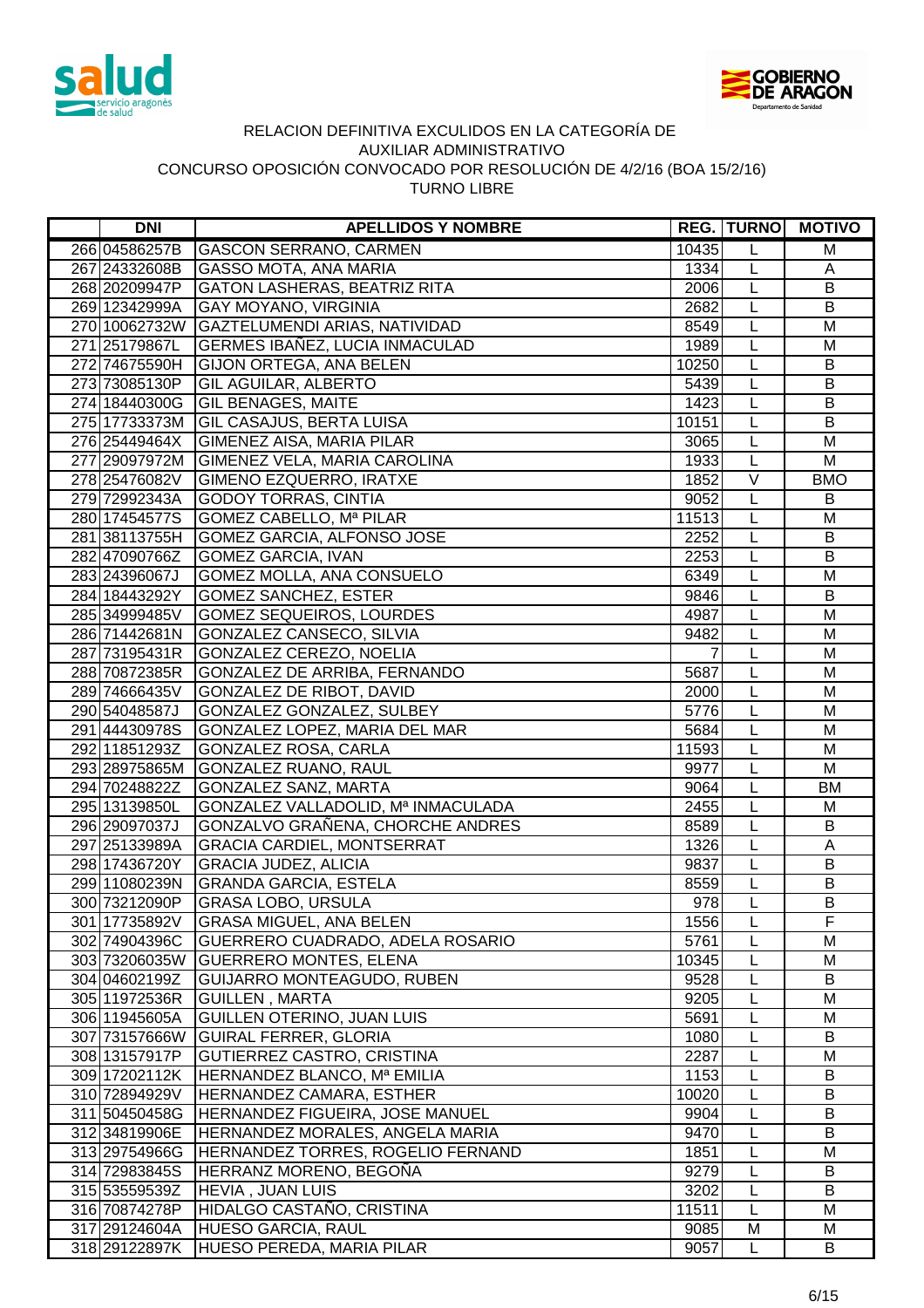



| <b>DNI</b>                     | <b>APELLIDOS Y NOMBRE</b>                                |                   |                | <b>REG. TURNO MOTIVO</b> |
|--------------------------------|----------------------------------------------------------|-------------------|----------------|--------------------------|
| 319 45717398E                  | HUETE BARRANCO, MARIA ISABEL                             | 10019             | L              | <b>BM</b>                |
| 320 71645052Y                  | IBAIBARRIAGA HERMIDA, CARLOS JAVIER                      | 1306              | L              | A                        |
| 321 16567851P                  | IBAÑEZ GONZALEZ, SUSANA                                  | $92\overline{77}$ | $\mathsf L$    | B                        |
| 322 16265438E                  | IBARGOITIA DIAZ DE LEZANA, MARIA SORAYA                  | 2356              | L              | M                        |
| 323 73084065R                  | <b>IBUARBEN MORENO, MARIA PILAR</b>                      | 2402              | L              | B                        |
| 324 18047493Z                  | <b>IRURUETA LASIERRA, JOAQUIN</b>                        | 10086             | L              | B                        |
| 325 17705004H                  | <b>ITURBIDE GOMEZ, MARIA LUISA</b>                       | 9270              | L              | M                        |
| 326 45673584T                  | IZQUIERDO DIEZ, LUIS MIGUEL                              | 3252              | L              | B                        |
| 327 45817186J                  | <b>IZQUIERDO DIEZ, MONICA</b>                            | 3251              | M              | B                        |
|                                | 328 70350489K JAIME MANZANO, Mª CARMEN                   | 2255              | L              | B                        |
|                                | 329 73155818V JARQUE PASTOR, MARIA PILAR                 | 9899              | $\overline{L}$ | M                        |
|                                | 330 24186046M JIMENEZ JIMENEZ, ANA MARIA                 | 2283              | L              | M                        |
| 331 49004731B                  | JIMENEZ PALOMO, MIGUEL ANGEL                             | 2260              | L              | B                        |
| 332 21670373A                  | <b>JORDA LINARES, SARA</b>                               | 2344              | L              | M                        |
| 333 17729547C                  | <b>JUAN ESTEBAN, MARIA ISABEL</b>                        | 604               | L              | B                        |
| 334 44384929N                  | JUAREZ CAÑAVERAS, JUAN ANTONIO                           | 9895              | L              | M                        |
|                                | 335 72975989W JULIAN CATALAN, BEATRIZ                    | 9909              | L              | M                        |
|                                | 336 18420756X JURADO ZORRAQUINO, Mª ASUNCION             | 9198              | L              | M                        |
|                                | 337 25462268A LABORDA PEREZ, JORGE                       | 10149             | L              | B                        |
|                                | 338 29117382A   LACAMBRA TORRALBA, FRANCISCO JAVIE       | 10164             | L              | B                        |
|                                | 339 25463571H   LACRUZ MARCEN, SILVIA                    | 10233             | L              | M                        |
|                                | 340 25181698X   LAFUENTE AYARZA, JENNY                   | 1328              | L              | A                        |
|                                | 341 51646455R LAGUNA SEBASTIAN, MARIA ESTHER             | 5195              | L              | B                        |
|                                | 342 53229603J   LAHOSA JUAN, IGNACIO                     | 3930              | L              | B                        |
|                                | 343 73012977Y LAINEZ PEREZ, LAURA                        | 8704              | L              | $\overline{B}$           |
|                                | 344 73203465P LAPORTA ARQUE, EVA                         | 1490              | L              | A                        |
|                                | 345 25161571P LAQUENTE SAEZ, SUSANA CINTA                | 9043              | $\overline{L}$ | M                        |
|                                | 346 18044090S LASIERRA LARRUY, DAVID                     | 9902              | L              | B                        |
|                                | 347 72103310N LASTRA CAGIGAS, SANTIAGO                   | 10845             | M              | $\overline{\mathsf{M}}$  |
| 348 15421381L                  | LATORRE ALFARO, SONIA                                    | 5445              | L              | B                        |
| 349 18435766R                  | LATORRE TRAID, ANA ISABEL                                | 1244              | $\mathsf{L}$   | $\overline{B}$           |
|                                | 350 17748081Q LATRE PINA, MIRIAM                         | 1461              | L              | $\mathsf A$              |
|                                | 351 25155292P   LAZARO GARCIA, IRENE                     | 1471              | L              | A                        |
|                                | 352 25195459V LEAR CAY, MARIA TERESA                     | 10910             | L              | M                        |
|                                | 353 17871412K   LEGAZ MARTIN, MARIA VICTORIA             | 2464              | L              | M                        |
| 354 24384354F                  | LEON CABELLO, BLANCA                                     | 3408              | M              | м                        |
| 355 18096337Y                  | LEON PISFIL, CRISTINA KATHIU                             | 2155              | M              | M                        |
| 356 78790981L                  | LESTON BAÑA, MARIA ELISA                                 | 5435              | L              | B                        |
| 357 44426767J                  | LIBRAN VAZQUEZ, AMPARO                                   | 11001             | M              | B                        |
| 358 73067836X                  | <b>LISO CHOLIZ, CARMEN</b>                               | 2159              | M              | M                        |
| 359 07856335H                  | LIVIANOS GONZALEZ, MARIA ANTONIA                         | 5772              | L              | M                        |
| 360 29098368X                  | LIZAGA GASCON, ANA ISABEL                                | 1001              | L              | B                        |
| 361 18429173D                  | LIZANDRA REDON, MIGUEL ANGEL                             | 11644             | L              | Α                        |
| 362 18953367X                  | LLOBELL MUÑOZ, SYLVIA                                    | 9598              | L              | M                        |
| 363 20033765Y                  | LLORET FREIRE, ATORJAVIER                                | 8696              | L              | M                        |
| 364 50191340G                  | LOPEZ ARRONDO, GEMA                                      | 8713              | L              | B                        |
| 365 72996421X                  | LOPEZ ARZABALA, MARTA                                    | 1467              | L              | AC                       |
| 366 30537709B                  | LOPEZ BAENA., JOAQUINA,                                  | 9897<br>9442      | L              | B<br>B                   |
| 367 25462532Z<br>368 04219169A | LOPEZ CAMACHO, ESTHER AINHOA<br>LOPEZ FERNANDEZ, BEATRIZ | 5685              | L<br>L         | M                        |
| 369 25155992H                  | LOPEZ GAUDIOSO, M ANGELES                                | 1464              | L              | A                        |
| 370 34258477T                  | LOPEZ LOPEZ, BEATRIZ                                     | 9364              | L              | B                        |
| 371 50476340B                  | LOPEZ LOPEZ, CELIA                                       | 2407              | L              | B                        |
|                                |                                                          |                   |                |                          |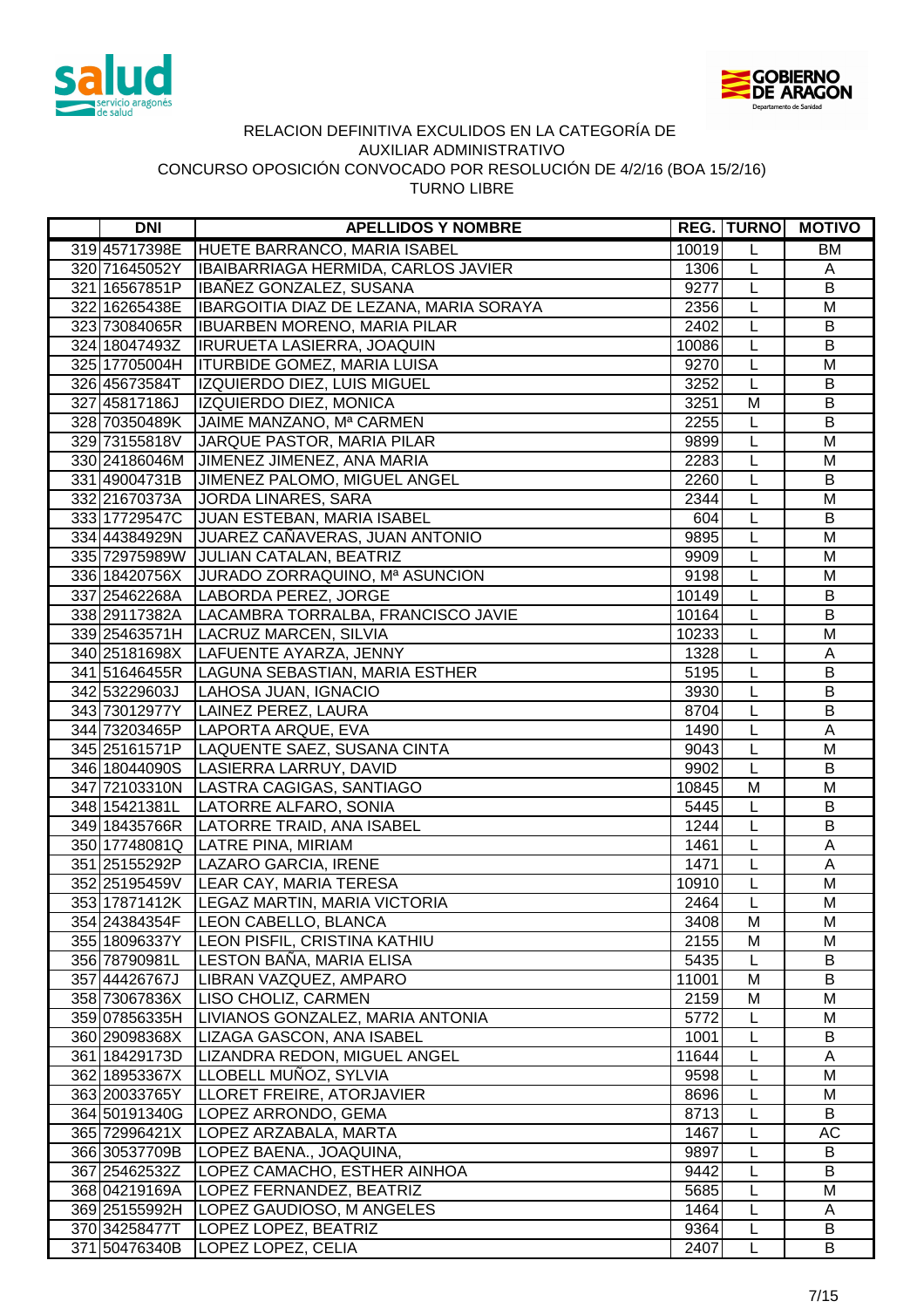



| <b>DNI</b>    | <b>APELLIDOS Y NOMBRE</b>                 |       |                | <b>REG. TURNO MOTIVO</b> |
|---------------|-------------------------------------------|-------|----------------|--------------------------|
| 372 33414157X | LOPEZ LOPEZ, MARIA JOSE                   | 2568  | L              | M                        |
| 373 48500597Z | LOPEZ LUCAS, MARIA                        | 560   | L              | M                        |
|               | 374 70860066X LOPEZ ORGAZ, ROSA Ma        | 9250  | M              | M                        |
|               | 375 25139603M LOPEZ PINILLA, RAFAEL-CRUZ  | 11583 | L              | A                        |
| 376 17738166Z | LOPEZ PIÑERO, MARIA ISABEL                | 9627  | L              | B                        |
|               | 377 17455599W LOPEZ REVUELTO, ESTHER      | 3448  | L              | B                        |
| 378 13109339  | LOPEZ SAINZ, Mª ROSA                      | 2389  |                | M                        |
|               | 379 04861580R   LOPEZ SANCHEZ, ESTEFANIA  | 10184 | L              | B                        |
|               | 380 72992035V   LORES PASCUAL, CRISTINA   | 10909 | L              | M                        |
| 381 25467388V | LOSILLA MARTINEZ, SAGRARIO                | 9283  | L              | $\sf B$                  |
| 382 78528222N | LOZANO CARRETO, ELSA                      | 5774  | L              | M                        |
|               | 383 70875148G LUIS GARCIA, MARIA VICTORIA | 9908  | L              | M                        |
| 384 44481804B | LUIS GONZALEZ, MARIA JOSE                 | 9537  | L              | B                        |
| 385 18452971W | LUQUE JULIAN, BENJAMIN                    | 9453  | L              | M                        |
| 386 09795319X | MADRID TRAPOTE, OSCAR                     | 11512 | L              | M                        |
| 387 80158284H | MADUEÑO FERNANDEZ, JOSE ANTONIO           | 5458  | M              | M                        |
| 388 30504328A | MAESTRE RUIZ, JULIA                       | 3311  | L              | B                        |
| 389 18019181S | MALLEN DIAZ DE TERAN, CRISTINA            | 2450  | L              | $\sf B$                  |
| 390 78746530G | MALO CARDAN, MARTA                        | 4759  | L              | B                        |
| 391 17718660N | MALO MARTINEZ, MARIA LUCIA                | 9206  | L              | M                        |
| 392 43746327M | MARCH JUANMARTI, MARIA LOURDES            | 9843  | L              | B                        |
| 393 17762199N | MARCO AGON, YANILA                        | 10979 | M              | M                        |
| 394 43741476F | MARDARAS PACHECO, IZASKUM                 | 10998 | M              | M                        |
| 395 17750668G | MARIN RUBERTE, MARIA DAVINIA              | 5666  | L              | M                        |
| 396 78750825K | MARQUINA ORGA, MARIA                      | 10244 | L              | $\overline{B}$           |
| 397 18439762H | MARTI LOMBARTE, MARIA ISABEL              | 9845  | L              | M                        |
| 398 70868820R | MARTIN BORREGO, ANGELA                    | 3450  | L              | M                        |
| 399 47059436X | MARTIN DEL RAMO, CARLOS                   | 1856  | L              | M                        |
| 400 78965832R | MARTIN FERNANDEZ, DIEGO                   | 9089  | $\overline{M}$ | M                        |
| 401 09274077V | MARTIN GALINDO, MªJOSEFA                  | 5472  | M              | M                        |
| 402 00796965H | MARTIN GONZALEZ, MARIA ROSA               | 5654  | L              | M                        |
| 403 18449640Y | MARTIN LOPEZ, LAURA                       | 542   | L              | B                        |
| 404 07985704N | MARTIN MORIN, VIRGINIA                    | 9055  | L              | M                        |
| 405 07871597P | MARTIN PALOMERO, INES                     | 9063  | L              | B                        |
| 406 25199775D | MARTIN RODRIGO, ROSA MARIA                | 8709  | L              | B                        |
| 407 07952212P | MARTIN SANCHEZ, MARIA DEL MAR             | 9599  | L              | M                        |
| 408 05886685L | MARTIN SANCHEZ, RAFAEL                    | 9458  | L              | B                        |
| 409 29099970W | MARTIN TAJADA, CRISTINA                   | 10238 | L              | M                        |
| 410 72093579X | MARTINEZ ARENALES, SANDRA                 | 2274  | L              | M                        |
| 411 53480147H | MARTINEZ BOO, ALBERTO                     | 1681  | L              | M                        |
| 412 18035407A | <b>MARTINEZ BURGUES, MARIA</b>            | 1324  | L              | A                        |
| 413 72992437M | MARTINEZ CALMET, ANTONIO                  | 9538  | L              | B                        |
| 414 17871461R | MARTINEZ CALVO, FRANCISCO                 | 8612  | L              | B                        |
| 415 20815564N | MARTINEZ CRESPO, ESTHER PURIFICA          | 3416  | L              | M                        |
| 416 16811515X | MARTINEZ GARCES, ALVARO                   | 8604  | L              | М                        |
| 417 06981071L | <b>MARTINEZ GARCIA, JOSEFA</b>            | 2385  | L              | B                        |
| 418 52761452G | MARTINEZ GOMEZ, AMALIA                    | 9828  | L              | M                        |
| 419 16606418G | MARTINEZ GONZALEZ, VALVANERA              | 3322  | L              | M                        |
| 420 17450232V | MARTINEZ LABORDA, BERTA ARANZAZU          | 5446  | L              | B                        |
| 421 73569456T | MARTINEZ LOPEZ, ANA                       | 5779  | L              | M                        |
| 422 73779206J | MARTINEZ LOPEZ, PILAR                     | 9614  | L              | B                        |
| 423 25176758S | MARTINEZ LOZANO, MARIA JOSE               | 9061  | L              | M                        |
| 424 53236759Q | MARTINEZ MARTINEZ, DAVID                  | 5452  | L              | B                        |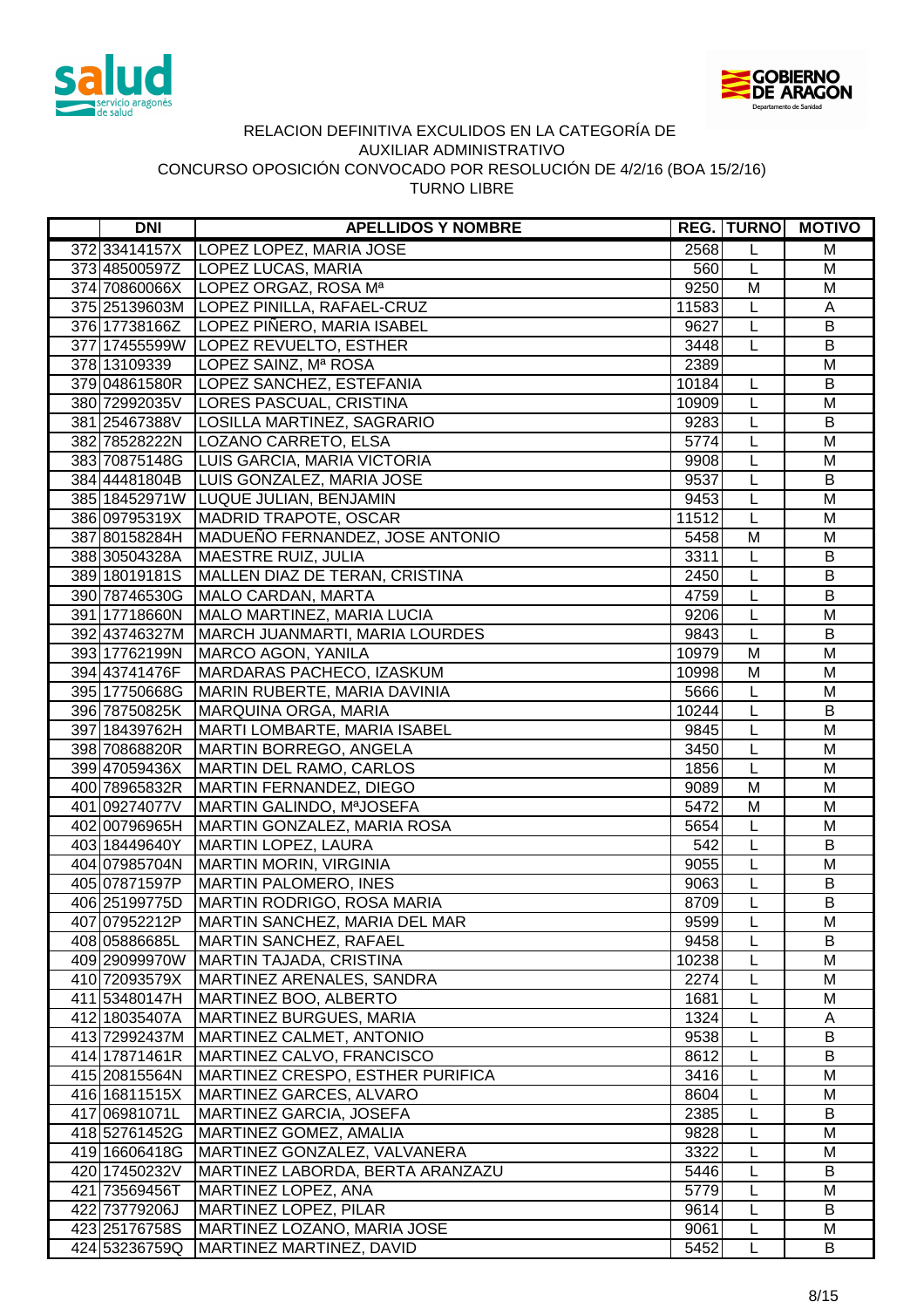



| <b>DNI</b>                     | <b>APELLIDOS Y NOMBRE</b>                                    |               | <b>REG. TURNO</b> | <b>MOTIVO</b>         |
|--------------------------------|--------------------------------------------------------------|---------------|-------------------|-----------------------|
|                                | 425 72982202M MARTINEZ MUÑOZ, NEREA                          | 5488          | L                 | B                     |
|                                | 426 10203554H MARTINEZ NUEVO, MARIA BELEN                    | 2276          | $\mathsf{L}$      | M                     |
|                                | 427 47071960E   MARTINEZ ORTEGA, MARIA SHEILA                | 9558          | L                 | M                     |
|                                | 428 50041052K   MARTINEZ PEREZ, GONZALO                      | 5769          | L                 | M                     |
| 429 16587481L                  | MARTINEZ REINARES, OLGA                                      | 9613          | L                 | B                     |
|                                | 430 72962709Q MARTINEZ ROMEO, M.DOLORES                      | 4             | L                 | M                     |
| 431 72737646P                  | MARTINEZ SAENZ, JOSE IGNACIO                                 | 2354          | L                 | M                     |
| 432 30676314H                  | MARTINEZ SAINZ AJA, ALBERTO                                  | 2515          | L                 | M                     |
| 433 29028460E                  | MARTINEZ SALVA, ANTONIA MARIA                                | 2687          | L                 | B                     |
| 434 08953769F                  | MARTINEZ SANCHEZ, MARIA TERESA                               | 2767          | L                 | M                     |
| 435 52811286C                  | MARTINEZ SANCHEZ, SAGRARIO                                   | 2261          | L                 | B                     |
| 436 26458762E                  | <b>MARTOS REYES, MARIA ANTTONIA</b>                          | 1305          | M                 | A                     |
| 437 17753632R                  | MATA MARZO, VANESSA                                          | 9382          | L                 | M                     |
| 438 09201391B                  | MATEOS ALVAREZ, JUANA MARIA                                  | 1557          | L                 | B                     |
| 439 76821591G                  | MEDELA FERREIRO, MARIA CARMEN                                | 9446          | L                 | M                     |
| 440 18456543D                  | MEGA LANZIERI, MARCELA PATRICI                               | 9203          | L                 | M                     |
| 441 25139818J                  | MELGUIZO DIONIS, MARIA                                       | 10163         | L                 | M                     |
| 442 07979294L                  | MELLADO PEREZ, MARIA PILAR                                   | 3304          | L                 | M                     |
| 443 33358041Z                  | MENDEZ MOYA, PATRICIA ANA                                    | 1814          | L                 | B                     |
| 444 36155873B                  | MENDEZ VARELA, VANESA                                        | 2513          | M                 | M                     |
| 445 25457376X                  | MIGUEL SANZ, JOSE LUIS                                       | 1137          | L                 | B                     |
| 446 53162417X                  | MIGUEZ CARRIL, Mª VANESSA                                    | 11594         | L                 | <b>BM</b>             |
| 447 25204344R                  | <b>MILLAN TURON, ARTURO</b>                                  | 1335          | L                 | M                     |
| 448 25204346A                  | MILLAN TURON, CARLOTA                                        | 1336          | L                 | M                     |
| 449 44855266E                  | MIÑAMBRES ALONSO, ANTONIO JAVER                              | 8593          | L                 | <b>BM</b>             |
| 450 72995431D                  | MIRANDA GARCIA, LAURA                                        | 8708          | L                 | B                     |
|                                | 451 16802054W MIRANDA GARCIA, Mª ANGELES                     | 9549          | L                 | $\overline{B}$        |
| 452 54431969P                  | MIZRAK OUASSIF, FATIMA EZZAHRA                               | 1559          | L                 | $\overline{\text{c}}$ |
| 453 11847734C                  | MOLINER VICENTE, JUAN ANTONIO                                | 1418          | L                 | $\overline{B}$        |
| 454 73910057V                  | <b>MOLLA VIDAL, MARIA CONSUELO</b>                           | 8594          | L                 | $\overline{B}$        |
| 455 73075934N                  | MONEO MARTINEZ, Mª MERCEDES                                  | 5659          | L                 | M                     |
| 456 73092340L                  | MONTERDE TENA, BELEN                                         | 1248          | L                 | Α                     |
| 457 38460916V                  | MONTERO FARIAS, MARIA DEL CARME                              | 9545          | L                 | B                     |
| 458 44863545K                  | MONTERO RODRIGUEZ, MANUEL VICENTE                            | 9635          | L                 | M                     |
| 459 18066189B                  | MONTES GUACANEME, CRISNA YOJANNA                             | 5507          | L                 | M                     |
| 460 77217395R                  | MONTORI RUBIO, RAUL                                          | 2353          | L                 | M                     |
| 461 22587237H                  | MONZO GIMENO, ROSA TERESA                                    | 5682          | L                 | M                     |
| 462 25480329D                  | MORA CASASNOVAS, LUCIA                                       | 8544          | L                 | B                     |
| 463 29111640B                  | MORALES GRACIA, PEDRO JAVIER<br>MORALES SANVIDAL, JOSE MARIA | 10106         | L                 | M                     |
| 464 17740688Y                  |                                                              | 9643          | L                 | M                     |
| 465 45844847M                  | MORALES VILLAESCUSA, JOSE CARLOS                             | 2251          | L<br>L            | B                     |
| 466 33855487Q                  | MORAN RODRIGUEZ, LUIS FERNANDO                               | 2277          |                   | M                     |
| 467 71946408Q                  | <b>MORATE TORRES, GUILLERMO ALEJA</b>                        | 5635<br>10985 | L                 | M                     |
| 468 71450973R                  | <b>MORATIEL RODRIGUEZ, LAURA</b>                             |               | M                 | M                     |
| 469 29115608T                  | <b>MORELLO PEREZ, MARTA</b><br><b>MORENO ABIAN, SUSANA</b>   | 9274<br>2452  | L                 | B                     |
| 470 17447337C                  |                                                              | 8703          | L                 | M<br>M                |
| 471 07736891E                  | MORENO LOPEZ, MARIA JOSE                                     | 2285          | L                 |                       |
| 472 23231325Z                  | MORENO LOPEZ, MARIA SOLEDAD                                  | 5767          | L                 | M                     |
| 473 073206384                  | <b>MORET FORNIES, CARLOTA</b><br>MORO SANZ, MIGUEL ANGEL     | 9893          | L<br>L            | M<br>B                |
| 474 70244784R                  | <b>MOYA GARCIA, INMACULADA</b>                               |               | L                 | M                     |
| 475 45568547G<br>476 28940476J | MOYANO MARTIN, ERNESTO ANTONIO                               | 5663<br>8668  | M                 | M                     |
| 477 25479456X                  | MUNERA FERNANDEZ, SILVIA                                     | 1463          | L                 | A                     |
|                                |                                                              |               |                   |                       |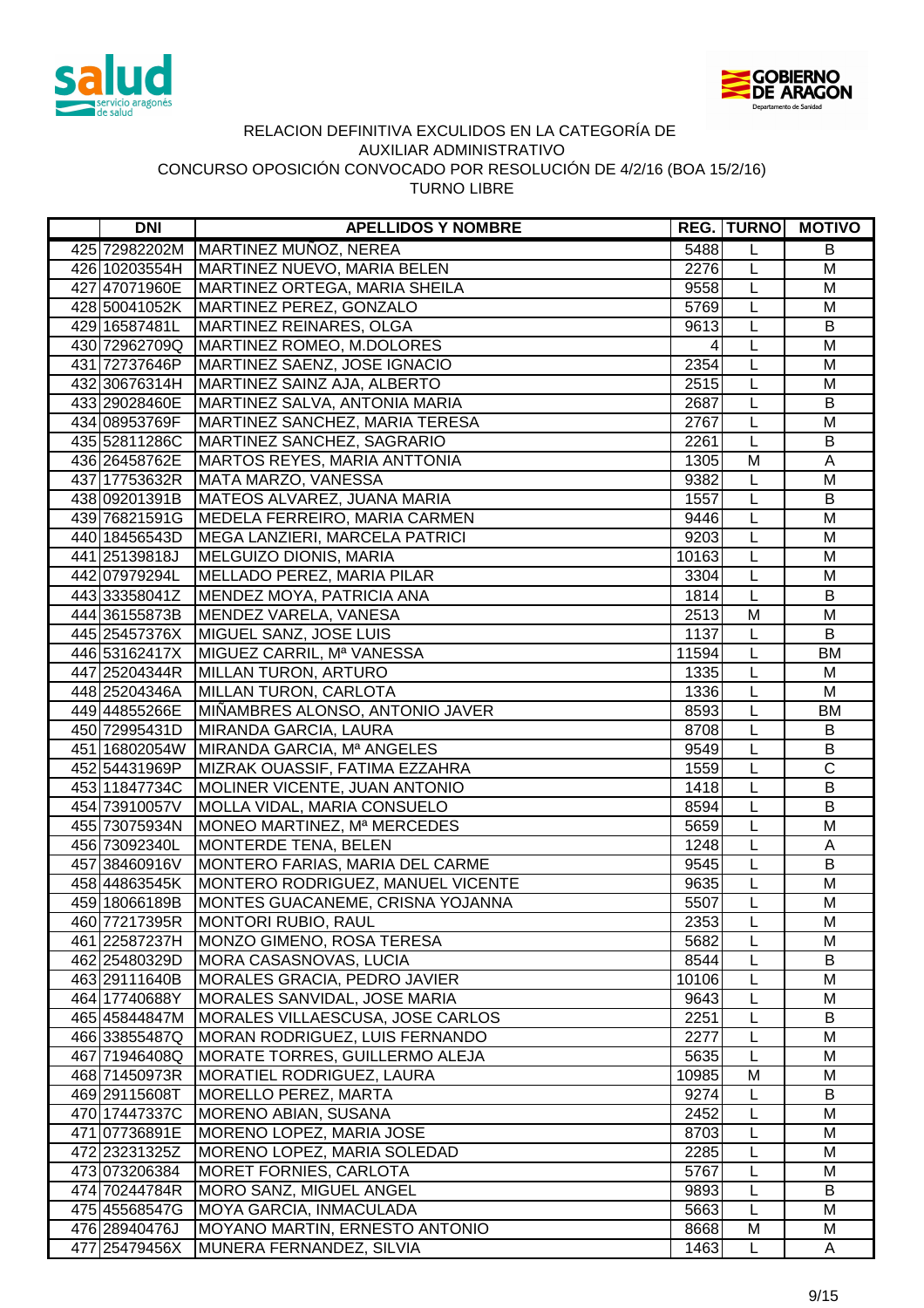



| <b>DNI</b>                     | <b>APELLIDOS Y NOMBRE</b>                                |                 | <b>REG. TURNO</b> | <b>MOTIVO</b>           |
|--------------------------------|----------------------------------------------------------|-----------------|-------------------|-------------------------|
| 478 29135656S                  | MUÑOZ GARCIA, JAVIER                                     | 9267            | L                 | M                       |
|                                | 479 51906088X MUÑOZ SAN FRUTOS, MARIA YOLANDA            | 2352            | L                 | M                       |
|                                | 480 X5097703Y NANIA SOSA, SALVADOR                       | 10366           | L                 | M                       |
| 481 17209471C                  | NAVARRO FELIPE, Mª TERESA                                | 10104           | L                 | M                       |
| 482 25139822V                  | NAVARRO NUVIALA, JOSE RAMON                              | 9777            | L                 | $\mathsf C$             |
| 483 21678102G                  | NAVARRO SELLES, RAUL                                     | 2289            | L                 | M                       |
| 484 09346220D                  | NAVARRO TEJEDOR, ROSA MARIA                              | 9961            | L                 | M                       |
| 485 25470621F                  | NOGUERO MASCARAY, IVAN                                   | 10216           | L                 | B                       |
| 486 70065323D                  | NOGUES MORENO, JOAN                                      | 2259            | L                 | B                       |
| 487 70065324X                  | NOGUES MORENO, JORGE                                     | 2246            | $\overline{L}$    | $\overline{B}$          |
| 488 18039493H                  | NOVELLA VIÑAS, SUSANA                                    | 1629            | L                 | M                       |
| 489 70578473Y                  | NOVILLO GONZALEZ, MARIA JOSE                             | 9049            | L                 | M                       |
| 490 34265755X                  | NOVOA NIETO, OLALLA                                      | 10969           | M                 | M                       |
| 491 44488999F                  | NOVOA RIVEIRO, AURORA                                    | 1649            | L                 | M                       |
| 492 25484976X                  | <b>OCHOA GARCES, ISABEL</b>                              | 3338            | L                 | M                       |
| 493 73091932W                  | OCHOA MUNARRIZ, SANDRA                                   | 1462            | L                 | A                       |
|                                | 494 52880271M OLIVA DEL AMO, PEDRO                       | 1476            | L                 | A                       |
| 495 71347019F                  | <b>ORIVE CONDE, ANA</b>                                  | 1684            | L                 | A                       |
| 496 17853130R                  | <b>ORRIOS BUENO, JOSE MIGUEL</b>                         | 1034            | L                 | M                       |
| 497 18058098Q                  | ORTE RUIZ, CARLOS                                        | 10434           | L                 | B                       |
| 498 12777727P                  | <b>ORTIZ FERNANDEZ, JORGE</b>                            | 9478            | L                 | M                       |
| 499 46906993B                  | <b>OSINDE VAZQUEZ, MONICA</b>                            | 1984            | L                 | M                       |
| 500 25185343K                  | <b>OSSO FONTANE, ANA BELEN</b>                           | 8519            | L                 | B                       |
| 501 52447978C                  | <b>OSTA CHUECA, FATIMA</b>                               | 1468            | L                 | A                       |
| 502 18049702S                  | <b>OTAL GALLINAT, DAVID</b>                              | 10912           | L                 | M                       |
| 503 44427675R                  | <b>OVALLE FERNANDEZ, BEATRIZ</b>                         | 9379            | $\overline{L}$    | $\overline{\mathsf{M}}$ |
| 504 Y1092627A                  | PACHECO BERRIO, EDITH SABINA                             | 9452            | L                 | M                       |
| 505 25197791A                  | PADILLA LAINEZ, JUAN MANUEL                              | 1867            | $\overline{M}$    | $\overline{\mathsf{M}}$ |
| 506 25445192Q                  | PAESA BASES, LILIANA                                     | 124             | M                 | M                       |
| 507 76922272Z                  | PALACIAN RUBIO, JOSE MARIA                               | 3404            | $\mathsf{L}$      | M                       |
| 508 17440269J                  | PALACIOS MIGUEL, MARIA CARMEN                            | $\overline{42}$ | Ĺ                 | M                       |
| 509 48429622V                  | PALAZON MANZANARES, INMACULADA CONC                      | 10147           | $\mathsf{L}$      | <b>BM</b>               |
| 510 25131771Q                  | <b>PALLAS ORO, ADELA</b>                                 | 593             | L                 | M                       |
| 511 72997691S                  | <b>PALOMAR SANZ, ALICIA</b>                              | 9975            | L                 | BM                      |
| 512 72995321Z                  | <b>PALOS ANDREU, CRISTINA</b>                            | 9529            | $\overline{L}$    | B                       |
| 513 1776 6748 F                | PARADA RAMOS, ANA CARMEN                                 | 9001            | M                 | M                       |
| 514 47320793H                  | PARADELO CORTES, IRMA                                    | 9175            | M                 | B                       |
| 515 24348158J                  | PARDO CALVO, VICTOR MANUEL                               | 8667            | M                 | BM                      |
| 516 25130431X                  | PARDO CARRACEDO, GEMA                                    | 1301            | L                 | A                       |
| 517 18167152G                  | PARDO COBOS, ANGEL LUIS                                  | 8991            | M                 | M                       |
| 51847065833J<br>519 20444078E  | PARDO GONZALVEZ, JUAN CARLOS<br>PARDO ROBLEDILLO, ARTURO | 5457<br>9619    | M                 | M<br>B                  |
|                                | PAREDES GONZALEZ, PEDRO                                  | 11588           | L<br>L            | A                       |
| 520 78734722H                  | PASCUAL ALCANTARA, NATALIA                               | 5770            | L                 | M                       |
| 521 70884252T<br>522 19095862C | PASCUAL ZAPATER, FRANCISCA                               | 10963           | M                 | M                       |
| 523 53465406C                  | PAZ MANCHEÑO, REBECA                                     | 1347            | L                 | F                       |
| 524 44463784T                  | PELAYO PEREZ, MIRIAM                                     | 5650            | L                 | LM                      |
| 525 045546669                  | PELLICER SANCHEZ, VICTORIA                               | 1323            | L                 | B                       |
| 526 72980549P                  | PEQUERUL, VANESA                                         | 9488            | L                 | B                       |
| 527 73003771T                  | PEREIRA DURAN, ALEJANDRO                                 | 8687            | M                 | DF                      |
| 528 09390848V                  | PEREIRA RAMOS, EVA                                       | 9412            | L                 | B                       |
| 529 20445129S                  | <b>PEREZ BRU, MARILUZ</b>                                | 9901            | L                 | M                       |
| 530 30650003L                  | PEREZ CASTRO, AMAYA                                      | 5138            | L                 | M                       |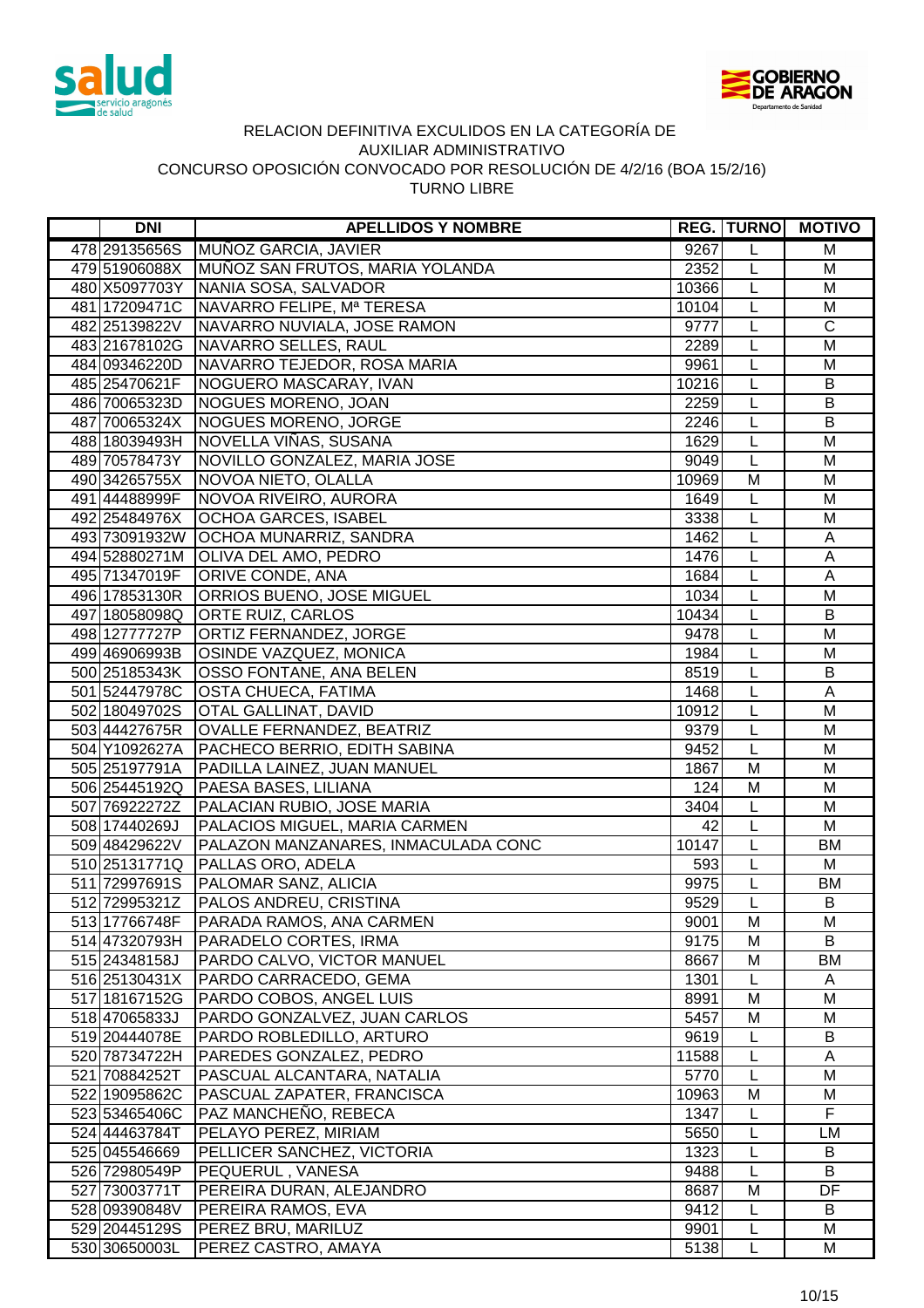



| <b>DNI</b>      | <b>APELLIDOS Y NOMBRE</b>                       |       | <b>REG. TURNO</b> | <b>MOTIVO</b>           |
|-----------------|-------------------------------------------------|-------|-------------------|-------------------------|
|                 | 531 44396851C PEREZ CRESPO, DAVID               | 1857  | L                 | M                       |
|                 | 532 03123111X   PEREZ DEL OLMO, ANA             | 10426 | L                 | M                       |
|                 | 533 32824159P   PEREZ HOLGADO, ANA ISABEL       | 9201  | L                 | M                       |
| 534 2514 2555 J | PEREZ LOPEZ, Mª PILAR                           | 513   | L                 | M                       |
|                 | 535 72514294D PEREZ MARTINEZ, CHRISTIAN         | 2386  | L                 | B                       |
| 536 17722127Y   | <b>PEREZ MARTINEZ, PURIFICACION</b>             | 2944  | L                 | M                       |
| 537 25147819X   | <b>PEREZ PEREZ, FRANCISCO JOSE</b>              | 1489  | L                 | Α                       |
| 538 74228906V   | <b>PEREZ REDONDO, DAVID</b>                     | 1472  | L                 | A                       |
| 539 18451109A   | <b>PEREZ ROCHE, IRENE</b>                       | 2400  | L                 | B                       |
|                 | 540 34264928B PEREZ RODRIGUEZ, EVA              | 1304  | L                 | $\overline{A}$          |
|                 | 541 53256287V   PEREZ RODRIGUEZ, LARA           | 9595  | L                 | M                       |
| 542 29104193Q   | <b>PEREZ URBEZ, JESUS ALFREDO</b>               | 9287  | L                 | B                       |
|                 | 543 71013344Q PEREZ VELERDAS, OLGA              | 9615  | L                 | B                       |
|                 | 544 18035153W   PEROPADRE LASCORZ, LAURA        | 546   | L                 | $\overline{B}$          |
|                 | 545 76923262S PESCADOR TRAIN, LUIS ARTURO       | 2851  | L                 | $\overline{B}$          |
| 546 32760217Y   | <b>PESTAÑA FREIRE, BLAS</b>                     | 9242  | M                 | <b>DM</b>               |
|                 | 547 25472649B   PINA MARTINEZ, ALEJANDRA        | 10258 | L                 | M                       |
|                 | 548 16562761R PINILLOS JIMENEZ, BEGOÑA          | 1321  | L                 | A                       |
|                 | 549 47059812H   PIQUERAS HARO, JUSTA            | 2282  | L                 | M                       |
|                 | 550 19894314G   PITILLAS TORRA, MARIA DEL PILAR | 2404  | L                 | B                       |
|                 | 551 38140119R   PLANAS ARANDA, MARIA JOSE       | 9486  | L                 | BM                      |
|                 | 552 18438044W POLO FUERTES, AMOR JAVIER         | 11602 | L                 | M                       |
|                 | 553 X5567289R   POMOHACI, VALERIA               | 1317  | L                 | M                       |
|                 | 554 48548932A   PONCE VALENCIA, TERESA          | 2248  | L                 | <b>BM</b>               |
|                 | 555 71503076D PONCELAS DIAZ, MIGUEL ANGEL       | 9560  | L                 | B                       |
|                 | 556 20432871Q PONS RUBIO, NOELIA                | 9460  | $\overline{L}$    | M                       |
| 557 53229769H   | PORCAR NEBOT, FREDERIC                          | 8702  | L                 | B                       |
| 558 29104009Q   | PORTERA GOMEZ, JESUS ALBERTO                    | 1952  | $\overline{M}$    | $\overline{\mathsf{M}}$ |
| 559 32828784X   | <b>PORTO REGUEIRA, ANA MARIA</b>                | 1850  | M                 | M                       |
| 560 13745598Q   | POZUETA GARCIA, ROCIO                           | 569   | L                 | M                       |
| 561 20012522S   | <b>PRADA INSA, ROSA MARIA</b>                   | 1361  | M                 | Α                       |
| 562 73082173H   | <b>PRADAS VIDAL, MARIOLA</b>                    | 3325  | L                 | B                       |
|                 | 563 25161506N PRADES AGUSTIN, EVA               | 8524  | L                 | B                       |
|                 | 564 18436311V   PRADES PASCUAL, ANA BELEN       | 5451  | L                 | B                       |
| 565 50678387A   | <b>PRADILLOO COLMENAR, CONSUELO</b>             | 2358  | L                 | M                       |
| 566 50230425N   | <b>PRIETO MARTIN, PATRICIA</b>                  | 9363  | L                 | B                       |
| 567 44909199C   | PRIETO RUIZ, ANA BELEN                          | 5658  |                   | M                       |
| 568 44843468T   | PROUPIN PEREZ, LUCIA                            | 2495  | L                 | M                       |
| 569 44433387D   | PUENTE PIÑEIRO, AARON                           | 2258  | L                 | B                       |
| 570 44433386P   | PUENTE PIÑEIRO, JOSE MIGUEL                     | 9373  | L                 | B                       |
| 571 17749244Y   | PUEYO BERNE, PEDRO ANGEL                        | 1456  | L                 | Α                       |
| 572 018046436   | PUEYO MOY, PABLO                                | 1459  | L                 | Α                       |
| 573 18439587G   | QUILEZ ORDOÑEZ, SILVIA                          | 1469  | L                 | A                       |
| 574 11961676C   | QUINTANA ARIAS, Mª DE LA PAZ                    | 9618  | L                 | M                       |
| 575 18415620A   | RABANAQUE SANCHEZ, MIGUEL                       | 1247  | L                 | Α                       |
| 576 74672637D   | RAMIREZ CALVO, JUAN                             | 10995 | M                 | M                       |
| 577 44320441Q   | RAMIREZ SANTANA, JOSE JONATHAN                  | 10993 | M                 | M                       |
| 578 29130139H   | RAMO LOPEZ, VANESA                              | 10166 | L                 | M                       |
| 579 35059742Z   | RAMOS PERALEDA, JESUS VICENTE                   | 3005  | L                 | M                       |
| 580 17770319J   | RAMOS VILLANUEVA, MARTA                         | 2720  | L                 | B                       |
| 581 29115202P   | RASAL GOMEZ, ANA JULIA                          | 9638  | L                 | B                       |
| 582 21693821Z   | RECHE LLORET, JESICA                            | 2345  | L                 | M                       |
| 583 34638300R   | REGO PERNAS, TERESA                             | 5438  | L                 | B                       |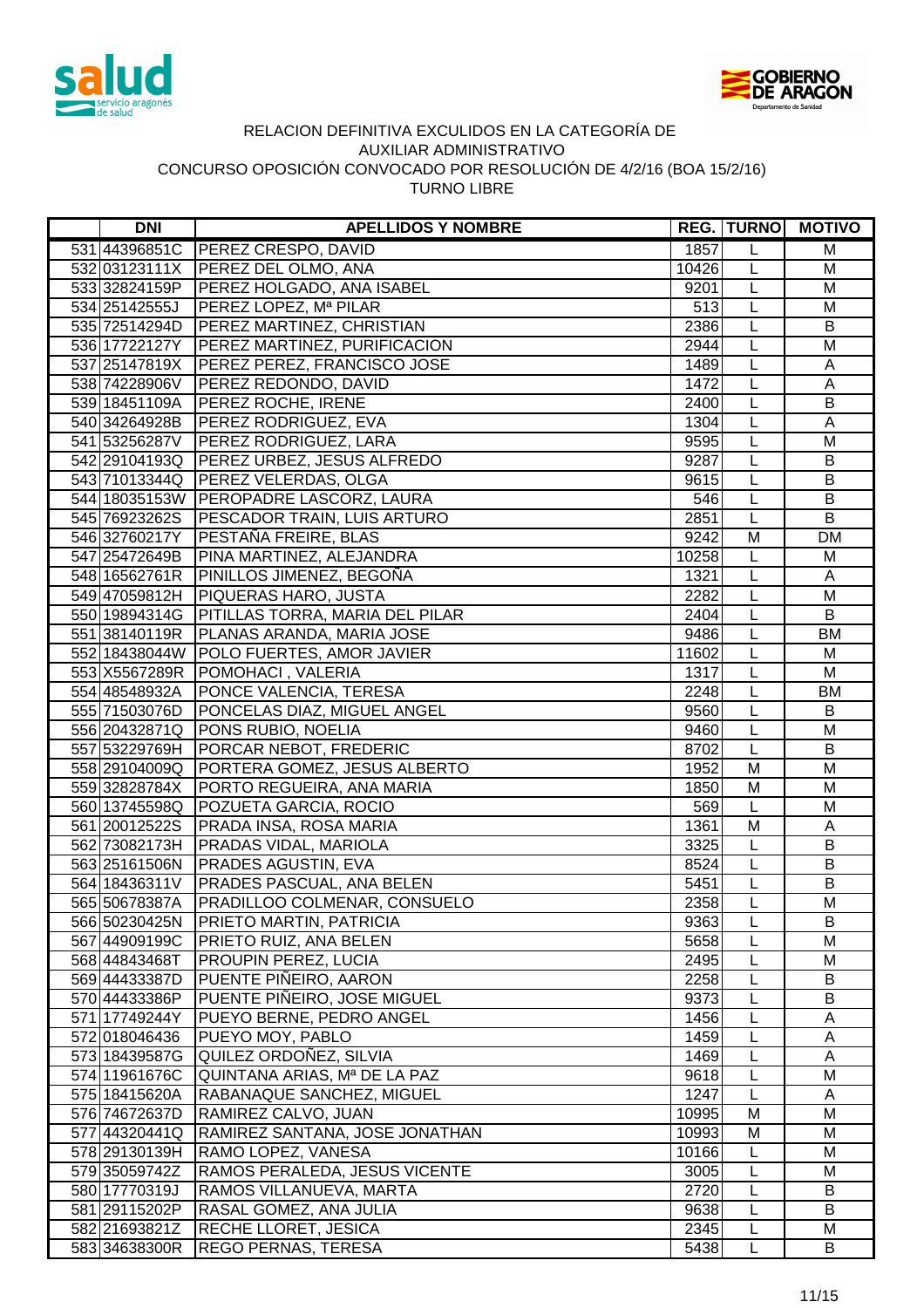



| <b>DNI</b>                     | <b>APELLIDOS Y NOMBRE</b>                                     |               | <b>REG. TURNO</b> | <b>MOTIVO</b>           |
|--------------------------------|---------------------------------------------------------------|---------------|-------------------|-------------------------|
| 584 18422792E                  | <b>REMON VICENTE, MILAGROS</b>                                | 5486          | L                 | B                       |
| 585 70866296F                  | <b>RENDO ANDALUZ, JAVIER</b>                                  | 8560          | L                 | M                       |
| 586 18446521S                  | <b>REUS IZQUIERDO, AZUCENA</b>                                | 9838          | $\mathsf{L}$      | M                       |
| 587 005707782                  | <b>REY CHILLARON, GEMA</b>                                    | 5689          | L                 | M                       |
| 588 25398793P                  | RIBERA ALFONSO, BERTA JAZMIN                                  | 10185         | L                 | M                       |
| 589 33849487L                  | RICO ALVAREZ, MARIA DEL CARME                                 | 2360          | L                 | M                       |
| 590 72970899H                  | <b>RICON ESTARREADO, JUAN LUIS</b>                            | 8521          | L                 | B                       |
| 591 17211442J                  | RINCON GRACIA, MARIA MERCEDES                                 | 11631         | L                 | AM                      |
| 592 17865752L                  | <b>RINCON LOPEZ, ANA ISABEL</b>                               | 6966          | L                 | B                       |
| 593 11948777R                  | <b>RIOS FERNANDEZ, ANA BELEN</b>                              | 5577          | $\overline{L}$    | $\overline{\mathsf{M}}$ |
| 594 48425462C                  | RIQUELME CARRILLO, ENCARNACION                                | 3205          | L                 | M                       |
| 595 48549912V                  | <b>RIQUELME YEPES, CRISTINA</b>                               | 4761          | L                 | B                       |
| 596 71939860T                  | RIVAS GALLINAS, LUIS JAVIER                                   | 3004          | L                 | M                       |
| 597 16616548Z                  | <b>ROBRES PEREZ, PATRICIA</b>                                 | 5137          | L                 | B                       |
| 598 76876288F                  | ROCHA BURGOS, RAQUEL                                          | 5664          | L                 | M                       |
| 599 25176514R                  | <b>RODERA RANZ, SUSANA</b>                                    | 65            | L                 | M                       |
| 600 72886566A                  | <b>RODRIGO PASCUAL, MARIA ANGELES</b>                         | 9839          | L                 | B                       |
| 601 13791036Y                  | RODRIGUEZ AMUNDARAY, MONICA                                   | 9440          | L                 | M                       |
| 602 708 284 20N                | RODRIGUEZ BLANCO, SARA                                        | 5660          | L                 | M                       |
| 603 11960885B                  | RODRIGUEZ BRAVO, M JESUS                                      | 5690          | L                 | M                       |
| 604 33324708P                  | RODRIGUEZ CASTIÑEIRA, MARIA JESUS                             | 2279          | L                 | M                       |
| 605 77402159Y                  | RODRIGUEZ CERVIÑO, MARTA                                      | 8694          | L                 | M                       |
| 606 03462647C                  | RODRIGUEZ DE SANTOS, JOSE FRANCISCO                           | 10986         | M                 | M                       |
| 607 33418802D                  | RODRIGUEZ ECHAPRESTO, LUIS ARMANDO                            | 1322          | L                 | A                       |
|                                | 608 38144239G RODRIGUEZ MARTINEZ, JUAN                        | 6742          | L                 | B                       |
|                                | 609 45072215N RODRIGUEZ NUÑEZ, JOSE MARIA                     | 5089          | $\overline{L}$    | $\overline{\mathsf{M}}$ |
|                                | 610 32681983H RODRIGUEZ PARRILLA, MARIA MARGARITA             | 9447          | L                 | M                       |
| 611 36128187V                  | RODRIGUEZ PEREZ, EVA MARIA                                    | 5437          | L                 | $\overline{B}$          |
| 612 53515367W                  | RODRIGUEZ RIESGO, IVAN                                        | 3433          | L                 | $\overline{\mathsf{M}}$ |
| 613 71876266R                  | RODRIGUEZ RODRIGUEZ, ALEJANDRA                                | 1860          | $\mathsf{L}$      | M                       |
| 614 10197700Y                  | RODRIGUEZ VECINO, M.YOLANDA                                   | 6353          | L                 | M                       |
| 615 13918669N                  | ROIZ RUIZ, Mª CARMEN                                          | 1793          | L                 | M                       |
| 616 25159968S                  | <b>ROMEO LAGUARTA, OLGA</b>                                   | 5433          | L                 | B                       |
| 617 18448104B                  | <b>ROMERO LAFUENTE, NOELIA</b>                                | 9268          | L                 | M                       |
|                                | 618 05909739G   ROMERO LUNA, Mª ANGELES                       | 1863          | L                 | M                       |
| 619 79022300G                  | ROMERO PEREZ, CARLOS                                          | 10970         | M                 | M                       |
| 620 17758603G                  | ROMERO VILLUENDAS, FERNANDO                                   | 10344         |                   | M                       |
| 621 16800696R                  | ROQUE DEL AMO, MARIA DEL MAR                                  | 10183         |                   | M                       |
| 622 49035975K                  | ROSADO FERNANDEZ, LUCIA                                       | 3431          | L                 | M                       |
| 623 44386812D                  | ROSELLO MATEO, ANA MARIA                                      | 5668          | L                 | M                       |
| 624 76923761P                  | ROYO GIMENO, DIEGO                                            | 2066          | L                 | M                       |
| 625 17739039J                  | ROYO LARRAGA, MARIA VICTORIA                                  | 1325          | L                 | A                       |
| 626 18167084M                  | ROYO VILLACAMPA, INMACULADA                                   | 9606          | L                 | B                       |
| 627 08927182P                  | <b>RUBIO ALCAIDE, ANA</b>                                     | 5407          | M                 | M                       |
| 628 28914270G                  | RUBIO DOMINGUEZ, GUADALUPE                                    | 9464          | L                 | M                       |
| 629 27486120Q                  | <b>RUIZ GARCIA, ANTONIA</b>                                   | 2254          | L                 | B                       |
| 630 26012713N                  | <b>RUIZ GARCIA, JUAN MANUEL</b>                               | 8607          | L                 | M                       |
| 631 03924140H                  | RUIZ GOMEZ, PABLO JOSE                                        | 9475          | L                 | B                       |
| 632 05155301N                  | RUIZ MUÑOZ, MARIA LUISA                                       | 1864          | L                 | M                       |
| 633 17722654G                  | SAENZ BOBADILLA, MARIA CARMEN                                 | 859           | L                 | M                       |
| 634 73007773T                  | SAENZ DE JUBERA ESCUDERO, TERESA                              | 3359          | L<br>L            | M<br>M                  |
| 635 18437703Y<br>636 44378098N | <b>SAEZ FUERTES, OLGA BELEN</b><br>SAEZ LOPEZ, FRANCISCO JOSE | 11604<br>8596 | L                 | BM                      |
|                                |                                                               |               |                   |                         |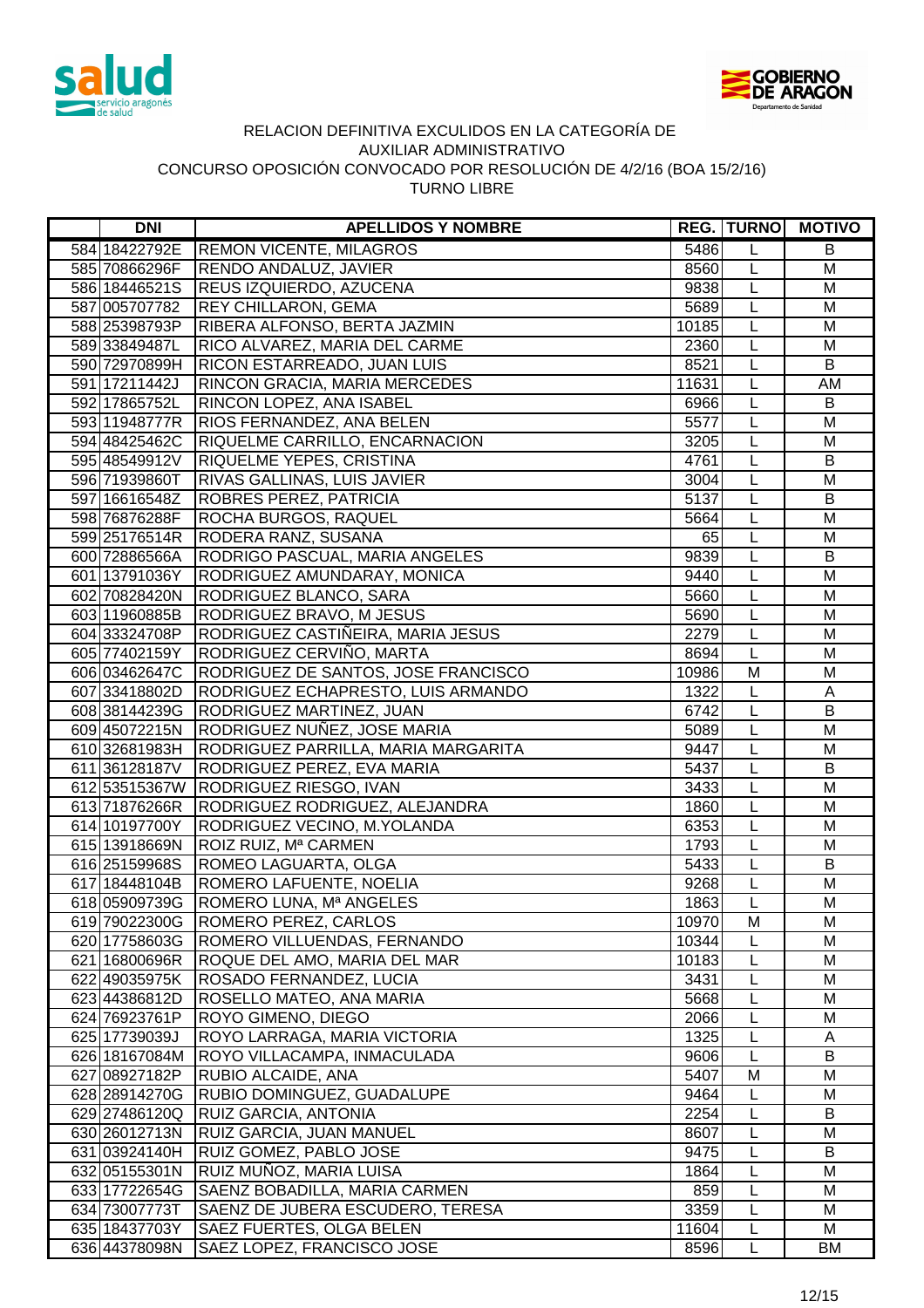



| <b>DNI</b>      | <b>APELLIDOS Y NOMBRE</b>               |       | <b>REG. TURNO</b> | <b>MOTIVO</b>           |
|-----------------|-----------------------------------------|-------|-------------------|-------------------------|
| 637 24364830X   | <b>SAEZ SORIANO, ALICIA</b>             | 10091 | L                 | M                       |
|                 | 638 25468687M SAGANTA LAIN, SUSANA      | 2080  | L                 | B                       |
| 639 52703383X   | SAIZ LOPEZ, MARI CARMEN                 | 8561  | L                 | M                       |
|                 | 640 18099326M SALAMERO LAFARGA, NINA    | 1488  | L                 | A                       |
| 641 25166877R   | SALAN CISNEROS, BEGOÑA                  | 1487  | L                 | $\mathsf A$             |
| 642 71156767B   | SALAS CARABALLO, MARIA                  | 10239 | L                 | B                       |
| 643 23241188X   | <b>SALAS ROJAS, ISABEL</b>              | 8595  | L                 | M                       |
| 644 44464439B   | SALGADO VALENCIA, MANUELA               | 5067  | L                 | M                       |
| 645 52524496V   | SALVADOR FAJARDO, MARIA JOSE            | 9836  | L                 | $\overline{B}$          |
| 646 13794755E   | SANCHEZ ABASCAL, MARIA DOLORES          | 11646 | L                 | $\mathsf A$             |
| 647 45276971E   | SANCHEZ ALONSO, LUIS                    | 1683  | L                 | M                       |
| 648 17722675W   | SANCHEZ BERGES, Mª ISABEL               | 9207  | L                 | M                       |
| 649 18452131J   | SANCHEZ BLASCO, ALBERTO                 | 447   | L                 | M                       |
| 650 17744917A   | SANCHEZ CASTELLANOS, ELISA              | 1481  | L                 | A                       |
| 651 1720 2851 R | SANCHEZ CASTRO, LUCIA Mª DOL.           | 11008 | M                 | M                       |
|                 | 652 25195332M SANCHEZ CRUZ, PATRICIA    | 8592  | L                 | B                       |
| 653 07991672T   | SANCHEZ DE CASTRO, MARIA FELICIDAD      | 5653  | L                 | M                       |
| 654 29105787T   | SANCHEZ GIMENEZ, MARIA TERESA           | 9060  | L                 | B                       |
| 655 23242277H   | SANCHEZ GONZALEZ, CLEMENTA              | 1562  | L                 | B                       |
| 656 77222670D   | SANCHEZ GUIMARAY, CARMEN CECILIA        | 11605 | L                 | M                       |
| 657 25166041Q   | SANCHEZ GUTIERREZ, CARMEN ELENA         | 10255 | L                 | M                       |
| 658 08103870G   | SANCHEZ HERNANDEZ, RAQUEL               | 9841  | L                 | M                       |
| 659 29085325P   | SANCHEZ LANCIS, RAFAEL                  | 1329  | L                 | A                       |
| 660 78783422G   | SANCHEZ LOUREIRO, SARA                  | 10996 | M                 | <b>BDM</b>              |
| 661 71156984K   | SANCHEZ MACIZO, EVA                     | 5686  | $\overline{L}$    | M                       |
| 662 72969642A   | SANCHEZ PEDRERO, CARMEN                 | 9840  | L                 | $\overline{B}$          |
| 663 73557158F   | SANCHEZ ROMERO, MARIA ANGELES           | 9850  | L                 | $\overline{\mathsf{M}}$ |
| 664 76917120Z   | SANCHO FERNANDEZ, Mª ELENA              | 9053  | L                 | B                       |
| 665 18060093X   | SANCHO PAMPLONA, Mª CRISTINA            | 11606 | L                 | $\overline{\mathsf{M}}$ |
| 666 18048536E   | SANCHO PUEYO, CRISTINA                  | 5489  | L                 | $\overline{B}$          |
| 667 21513884Y   | SANCHO TORREGROSA, RAQUEL               | 1859  | L                 | M                       |
| 668 72083751A   | SANCIBRIAN VIGUERA, VERONICA            | 8538  | L                 | B                       |
| 669 08985149S   | SANMARTIN DOMINGUEZ, M CARMEN           | 10424 | L                 | M                       |
| 670 25475337P   | SANZ ARTIGAS, ANA SILVIA                | 9041  | L                 | B                       |
| 671 05327434J   | SANZ MALDONADO, PALOMA OLIVIA           | 10034 | L                 | M                       |
| 672 18451684A   | <b>SANZ PEREZ, SANDRA</b>               | 8700  | L                 | B                       |
| 673 030571853   | SARABIA GOMEZ, IDOIA                    | 1475  | L                 | Α                       |
| 674 29029001B   | SAURA BELTRAN, MARIA ELENA              | 2688  | L                 | B                       |
| 675 43710083D   | SAURET NOU, MERITXELL                   | 5490  | L                 | B                       |
| 676 X6608132W   | SCROBANITA, CLAUDIA ERIKA               | 1866  | L                 | M                       |
| 677 25468491Q   | <b>SEBASTIAN MARTINEZ, PILAR</b>        | 544   | L                 | B                       |
| 678 29203385D   | <b>SEBASTIAN SEBASTIAN, VERONICA</b>    | 5513  | M                 | M                       |
| 679 30199446D   | SECALL MONTERO DE ESPINOSA, FLORENCIO   | 3432  | L                 | M                       |
| 680 33309688F   | SEIJAS VAZQUEZ, MARIA CARMEN            | 5773  | L                 | M                       |
| 681 73199851M   | <b>SERENA SANMARTIN, MONICA</b>         | 9520  | L                 | M                       |
| 682 76919549M   | <b>SERRANO DE TORRES, PAOLA</b>         | 6739  | L                 | B                       |
| 683 17444483H   | <b>SERRANO GARCIA, MARIA TERESA</b>     | 9439  | L                 | M                       |
|                 | 684 52459897W SEVILLA FERNANDEZ, RAMONA | 2001  | M                 | BM                      |
| 685 50186612Z   | SEVILLA SAAVEDRA, NURIA                 | 8712  | L                 | B                       |
| 686 76902532P   | SILVA MIGUEZ, ANA ISABEL                | 5136  | L                 | B                       |
| 687 76825199R   | SIMAL VAZQUEZ, ISABEL                   | 9062  | L                 | M                       |
| 688 47076249X   | SIMARRO MORALES, NATIVIDAD              | 9555  | L                 | B                       |
| 689 25459782R   | SISAS MARUGAN, Mª LOURDES               | 8532  | L                 | М                       |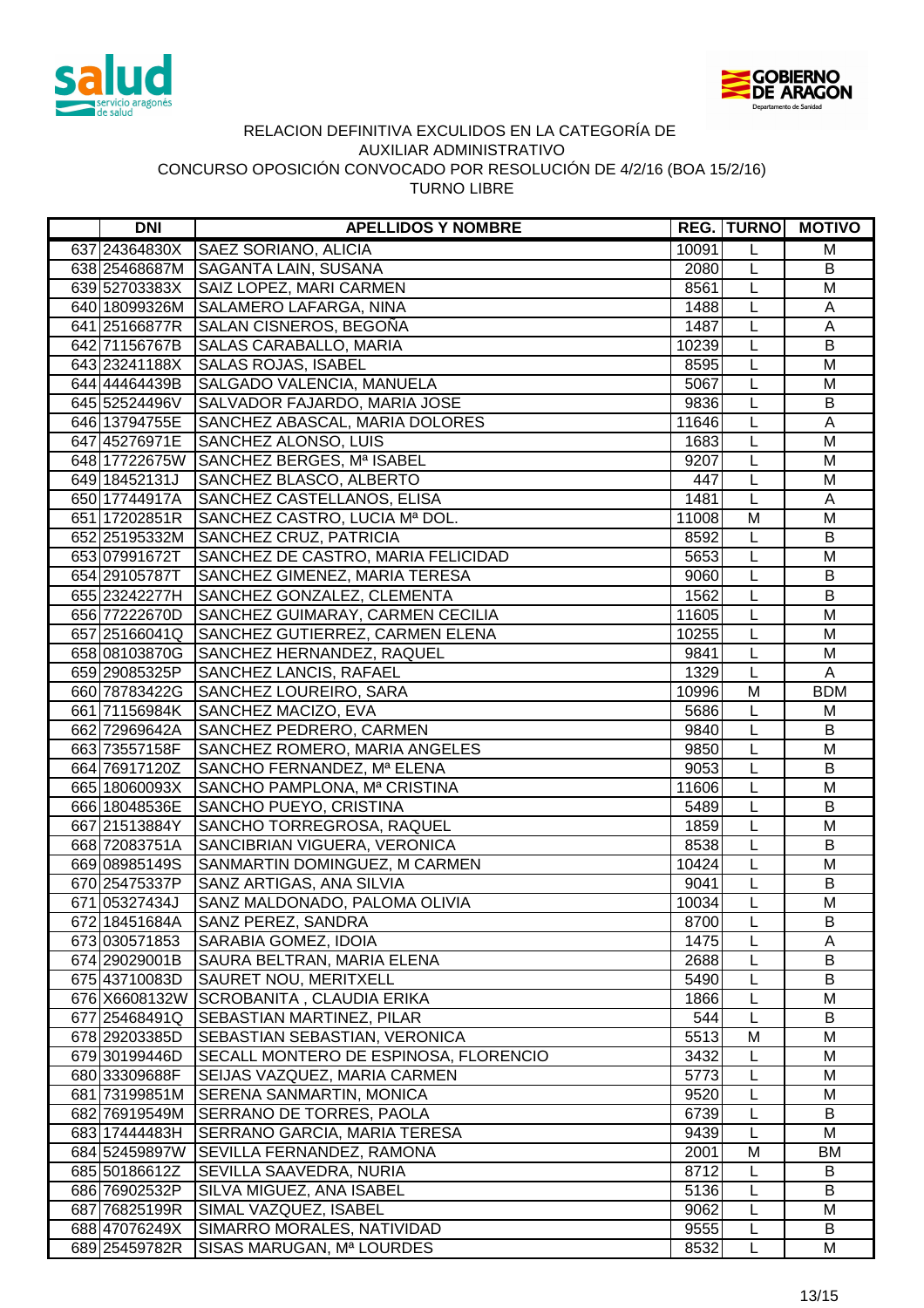



| 9612<br>690 52376614W SOBRINO NAVARRO, EMILIO<br>B<br>L<br><b>SOLER BLANES, DOLORES</b><br>M<br>691 45589030V<br>2516<br>L<br>SORIA ZAMBRANO, MICAELA<br>2497<br>L<br>692 50600636S<br>M<br><b>SORIANO CALABUIG, LAURA</b><br>693 52737560D<br>10090<br>L<br>M<br>L<br>SUAREZ DE FRUTOS, MARIA DEL PILAR<br>M<br>694 11912081J<br>11608<br>SUAREZ GONZALEZ, CARMEN<br>695 76365658T<br>5652<br>L<br>M<br>SUAREZ PANIAGUA, ENCARNA<br>L<br>B<br>3200<br>696 15985593H<br><b>TALEB SERAL, SORAYA</b><br>697 17757265T<br>1545<br>M<br>L<br>$\overline{L}$<br><b>TARIN GRACIA, ELENA</b><br>1267<br>M<br>698 25478116G<br>M<br>699 20194339V TAUSIA VILLAR, RAFAEL<br>10422<br>L<br>700 07841528T<br><b>TAVIRA GOMEZ, MERCEDES</b><br>5771<br>L<br>M<br>701 47096864V<br>L<br>B<br><b>TEBAR VILLANUEVA, PASCUAL</b><br>2403<br>$\overline{B}$<br>702 25427884G   TEJEDOR FELIPE, MERCEDES<br>3248<br>L<br>B<br>703 17449271E   TEJERO LECIÑENA, MARTA<br>217<br>L<br>704 06587872M   TENAGUILLO GONZALEZ, ALBA<br>3308<br>M<br>L<br>705 27472965V   TENZA IZQUIERDO, ANTONIO<br>9369<br>B<br>L<br>706 25178076E   TOLOSANA FERNANDO, DIEGO<br>L<br>M<br>275<br>707 17454409P   TORCAL SANCHEZ, VIRGINIA<br>6357<br>L<br>B<br>708 36975855C   TORRES ALONSO, NURIA<br>B<br>8707<br>L<br>709 77677082X TORRES JIMENEZ, RAQUEL<br>1855<br>L<br>M<br><b>TORRES OREA, MARTA MARIA</b><br>L<br>710 32692944P<br>11599<br>M<br>711 52452060P<br><b>TORRES SOBRIDO, MARIA ESTHER</b><br>L<br>B<br>4760<br><b>TORTAJADA ALVARO, SONIA</b><br>B<br>712 18432139P<br>9641<br>L<br>713 73257885X   TRAID MARCO, MARIA DEL MAR<br>9607<br>B<br>L<br>$\overline{B}$<br>714 17451841Q TRASOBARES LANGA, RAFAEL<br>L<br>545<br>715 45860304Y TUÑAS REY, ADRIANA<br>5434<br>$\overline{B}$<br>L<br><b>TURRUBIA ANDRES, JUAN JOSE</b><br>$\overline{B}$<br>716 25161808S<br>8516<br>L<br>$\overline{B}$<br>717 71904128X<br>USOBIAGA MARTINEZ, JAVIER<br>8716<br>L<br>$\overline{H}$<br>718 25477613F<br>USON BALAGUE, ALEJANDRA<br>9601<br>L<br>2530<br>719 X3427127N<br>VALENCIA CARDONA, SANDRA MILENA<br>M<br>L<br>VALENZUELA VICO, DIEGO<br>$\overline{B}$<br>720 18168036Z<br>9288<br>L<br>721 18039360T<br>VALERO CUELLO, TERESA MARIA<br>10084<br>M<br>L<br>722 07540963E<br>VALERO JIMENEZ, NATIVIDAD MARIA<br>3932<br>L<br>M<br>VALIENTE AZNAR, SILVIA<br>L<br>B<br>723 25175951J<br>9640<br>$\mathsf{L}$<br>724 18430107T<br>VALIENTE TALAVERA, JOSE JAVIER<br>5484<br>B<br>VAZQUEZ FRAGUEIRO, Mª CARMEN<br>725 36058955S<br>9604<br>L<br>M<br>8588<br>726 32836841V<br>VAZQUEZ LORENZO, CARMEN<br>L<br>M<br>VEA PLA, JOSE JAVIER<br>M<br>727 24316654L<br>9204<br>L<br>VECINO PEÑA, M JESUS<br>9378<br>728 32759821R<br>M<br>L<br><b>VELEZ PEREZ, JORGE</b><br>10231<br>729 73092953B<br>L<br>M<br>951<br>730 25189721Y<br><b>VELILLA RAMOS, ANA</b><br>M<br>L<br>B<br>VELIZ SARMIENTO, LIDIA ROSARIO<br>9368<br>731 54039331A<br>L<br>732 17203437N<br>VICENTE CASANOVA, ADELA<br>9199<br>M<br>L<br>733 15834000H<br>1563<br>VICENTE PINILLOS, YOLANDA<br>B<br>L<br>1197<br>BC<br>734 17745665S<br>VICENTE SERRANO, MARIA CARMEN<br>L<br>735 18018910C<br>VICIEN PEREZ, MARIA JESUS<br>11600<br>M<br>L<br>736 10199830C<br>9616<br>VIDAL DE LA FUENTE, PILAR<br>M<br>L<br>8701<br>737 71505296K<br>VIDAL FRANCO, EVA<br>B<br>L<br>738 20425522G<br>VILA GARCIA, ANNA<br>9473<br>L<br>M<br>739 18972823P<br>VILAR PEREZ, MARIA BELEN<br>9543<br>L<br>B<br>740 70876284J<br>VILLA BENITO, NURIA<br>11510<br>L<br>M<br>VILLAFAÑE PUENTE, MARIA LUISA<br>741 09799369N<br>9834<br>L<br>M<br>742 05683903M | <b>DNI</b> | <b>APELLIDOS Y NOMBRE</b>     |      | <b>REG. TURNOL</b> | <b>MOTIVO</b> |
|-----------------------------------------------------------------------------------------------------------------------------------------------------------------------------------------------------------------------------------------------------------------------------------------------------------------------------------------------------------------------------------------------------------------------------------------------------------------------------------------------------------------------------------------------------------------------------------------------------------------------------------------------------------------------------------------------------------------------------------------------------------------------------------------------------------------------------------------------------------------------------------------------------------------------------------------------------------------------------------------------------------------------------------------------------------------------------------------------------------------------------------------------------------------------------------------------------------------------------------------------------------------------------------------------------------------------------------------------------------------------------------------------------------------------------------------------------------------------------------------------------------------------------------------------------------------------------------------------------------------------------------------------------------------------------------------------------------------------------------------------------------------------------------------------------------------------------------------------------------------------------------------------------------------------------------------------------------------------------------------------------------------------------------------------------------------------------------------------------------------------------------------------------------------------------------------------------------------------------------------------------------------------------------------------------------------------------------------------------------------------------------------------------------------------------------------------------------------------------------------------------------------------------------------------------------------------------------------------------------------------------------------------------------------------------------------------------------------------------------------------------------------------------------------------------------------------------------------------------------------------------------------------------------------------------------------------------------------------------------------------------------------------------------------------------------------------------------------------------------------------------------------------------------------------------------------------------------------------------------------------------------------------------------------------------------------------------------------------------------------------------------------------------------------------------------------------------------------------------------------------------------------------------------------------------------------------------------------------|------------|-------------------------------|------|--------------------|---------------|
|                                                                                                                                                                                                                                                                                                                                                                                                                                                                                                                                                                                                                                                                                                                                                                                                                                                                                                                                                                                                                                                                                                                                                                                                                                                                                                                                                                                                                                                                                                                                                                                                                                                                                                                                                                                                                                                                                                                                                                                                                                                                                                                                                                                                                                                                                                                                                                                                                                                                                                                                                                                                                                                                                                                                                                                                                                                                                                                                                                                                                                                                                                                                                                                                                                                                                                                                                                                                                                                                                                                                                                                               |            |                               |      |                    |               |
|                                                                                                                                                                                                                                                                                                                                                                                                                                                                                                                                                                                                                                                                                                                                                                                                                                                                                                                                                                                                                                                                                                                                                                                                                                                                                                                                                                                                                                                                                                                                                                                                                                                                                                                                                                                                                                                                                                                                                                                                                                                                                                                                                                                                                                                                                                                                                                                                                                                                                                                                                                                                                                                                                                                                                                                                                                                                                                                                                                                                                                                                                                                                                                                                                                                                                                                                                                                                                                                                                                                                                                                               |            |                               |      |                    |               |
|                                                                                                                                                                                                                                                                                                                                                                                                                                                                                                                                                                                                                                                                                                                                                                                                                                                                                                                                                                                                                                                                                                                                                                                                                                                                                                                                                                                                                                                                                                                                                                                                                                                                                                                                                                                                                                                                                                                                                                                                                                                                                                                                                                                                                                                                                                                                                                                                                                                                                                                                                                                                                                                                                                                                                                                                                                                                                                                                                                                                                                                                                                                                                                                                                                                                                                                                                                                                                                                                                                                                                                                               |            |                               |      |                    |               |
|                                                                                                                                                                                                                                                                                                                                                                                                                                                                                                                                                                                                                                                                                                                                                                                                                                                                                                                                                                                                                                                                                                                                                                                                                                                                                                                                                                                                                                                                                                                                                                                                                                                                                                                                                                                                                                                                                                                                                                                                                                                                                                                                                                                                                                                                                                                                                                                                                                                                                                                                                                                                                                                                                                                                                                                                                                                                                                                                                                                                                                                                                                                                                                                                                                                                                                                                                                                                                                                                                                                                                                                               |            |                               |      |                    |               |
|                                                                                                                                                                                                                                                                                                                                                                                                                                                                                                                                                                                                                                                                                                                                                                                                                                                                                                                                                                                                                                                                                                                                                                                                                                                                                                                                                                                                                                                                                                                                                                                                                                                                                                                                                                                                                                                                                                                                                                                                                                                                                                                                                                                                                                                                                                                                                                                                                                                                                                                                                                                                                                                                                                                                                                                                                                                                                                                                                                                                                                                                                                                                                                                                                                                                                                                                                                                                                                                                                                                                                                                               |            |                               |      |                    |               |
|                                                                                                                                                                                                                                                                                                                                                                                                                                                                                                                                                                                                                                                                                                                                                                                                                                                                                                                                                                                                                                                                                                                                                                                                                                                                                                                                                                                                                                                                                                                                                                                                                                                                                                                                                                                                                                                                                                                                                                                                                                                                                                                                                                                                                                                                                                                                                                                                                                                                                                                                                                                                                                                                                                                                                                                                                                                                                                                                                                                                                                                                                                                                                                                                                                                                                                                                                                                                                                                                                                                                                                                               |            |                               |      |                    |               |
|                                                                                                                                                                                                                                                                                                                                                                                                                                                                                                                                                                                                                                                                                                                                                                                                                                                                                                                                                                                                                                                                                                                                                                                                                                                                                                                                                                                                                                                                                                                                                                                                                                                                                                                                                                                                                                                                                                                                                                                                                                                                                                                                                                                                                                                                                                                                                                                                                                                                                                                                                                                                                                                                                                                                                                                                                                                                                                                                                                                                                                                                                                                                                                                                                                                                                                                                                                                                                                                                                                                                                                                               |            |                               |      |                    |               |
|                                                                                                                                                                                                                                                                                                                                                                                                                                                                                                                                                                                                                                                                                                                                                                                                                                                                                                                                                                                                                                                                                                                                                                                                                                                                                                                                                                                                                                                                                                                                                                                                                                                                                                                                                                                                                                                                                                                                                                                                                                                                                                                                                                                                                                                                                                                                                                                                                                                                                                                                                                                                                                                                                                                                                                                                                                                                                                                                                                                                                                                                                                                                                                                                                                                                                                                                                                                                                                                                                                                                                                                               |            |                               |      |                    |               |
|                                                                                                                                                                                                                                                                                                                                                                                                                                                                                                                                                                                                                                                                                                                                                                                                                                                                                                                                                                                                                                                                                                                                                                                                                                                                                                                                                                                                                                                                                                                                                                                                                                                                                                                                                                                                                                                                                                                                                                                                                                                                                                                                                                                                                                                                                                                                                                                                                                                                                                                                                                                                                                                                                                                                                                                                                                                                                                                                                                                                                                                                                                                                                                                                                                                                                                                                                                                                                                                                                                                                                                                               |            |                               |      |                    |               |
|                                                                                                                                                                                                                                                                                                                                                                                                                                                                                                                                                                                                                                                                                                                                                                                                                                                                                                                                                                                                                                                                                                                                                                                                                                                                                                                                                                                                                                                                                                                                                                                                                                                                                                                                                                                                                                                                                                                                                                                                                                                                                                                                                                                                                                                                                                                                                                                                                                                                                                                                                                                                                                                                                                                                                                                                                                                                                                                                                                                                                                                                                                                                                                                                                                                                                                                                                                                                                                                                                                                                                                                               |            |                               |      |                    |               |
|                                                                                                                                                                                                                                                                                                                                                                                                                                                                                                                                                                                                                                                                                                                                                                                                                                                                                                                                                                                                                                                                                                                                                                                                                                                                                                                                                                                                                                                                                                                                                                                                                                                                                                                                                                                                                                                                                                                                                                                                                                                                                                                                                                                                                                                                                                                                                                                                                                                                                                                                                                                                                                                                                                                                                                                                                                                                                                                                                                                                                                                                                                                                                                                                                                                                                                                                                                                                                                                                                                                                                                                               |            |                               |      |                    |               |
|                                                                                                                                                                                                                                                                                                                                                                                                                                                                                                                                                                                                                                                                                                                                                                                                                                                                                                                                                                                                                                                                                                                                                                                                                                                                                                                                                                                                                                                                                                                                                                                                                                                                                                                                                                                                                                                                                                                                                                                                                                                                                                                                                                                                                                                                                                                                                                                                                                                                                                                                                                                                                                                                                                                                                                                                                                                                                                                                                                                                                                                                                                                                                                                                                                                                                                                                                                                                                                                                                                                                                                                               |            |                               |      |                    |               |
|                                                                                                                                                                                                                                                                                                                                                                                                                                                                                                                                                                                                                                                                                                                                                                                                                                                                                                                                                                                                                                                                                                                                                                                                                                                                                                                                                                                                                                                                                                                                                                                                                                                                                                                                                                                                                                                                                                                                                                                                                                                                                                                                                                                                                                                                                                                                                                                                                                                                                                                                                                                                                                                                                                                                                                                                                                                                                                                                                                                                                                                                                                                                                                                                                                                                                                                                                                                                                                                                                                                                                                                               |            |                               |      |                    |               |
|                                                                                                                                                                                                                                                                                                                                                                                                                                                                                                                                                                                                                                                                                                                                                                                                                                                                                                                                                                                                                                                                                                                                                                                                                                                                                                                                                                                                                                                                                                                                                                                                                                                                                                                                                                                                                                                                                                                                                                                                                                                                                                                                                                                                                                                                                                                                                                                                                                                                                                                                                                                                                                                                                                                                                                                                                                                                                                                                                                                                                                                                                                                                                                                                                                                                                                                                                                                                                                                                                                                                                                                               |            |                               |      |                    |               |
|                                                                                                                                                                                                                                                                                                                                                                                                                                                                                                                                                                                                                                                                                                                                                                                                                                                                                                                                                                                                                                                                                                                                                                                                                                                                                                                                                                                                                                                                                                                                                                                                                                                                                                                                                                                                                                                                                                                                                                                                                                                                                                                                                                                                                                                                                                                                                                                                                                                                                                                                                                                                                                                                                                                                                                                                                                                                                                                                                                                                                                                                                                                                                                                                                                                                                                                                                                                                                                                                                                                                                                                               |            |                               |      |                    |               |
|                                                                                                                                                                                                                                                                                                                                                                                                                                                                                                                                                                                                                                                                                                                                                                                                                                                                                                                                                                                                                                                                                                                                                                                                                                                                                                                                                                                                                                                                                                                                                                                                                                                                                                                                                                                                                                                                                                                                                                                                                                                                                                                                                                                                                                                                                                                                                                                                                                                                                                                                                                                                                                                                                                                                                                                                                                                                                                                                                                                                                                                                                                                                                                                                                                                                                                                                                                                                                                                                                                                                                                                               |            |                               |      |                    |               |
|                                                                                                                                                                                                                                                                                                                                                                                                                                                                                                                                                                                                                                                                                                                                                                                                                                                                                                                                                                                                                                                                                                                                                                                                                                                                                                                                                                                                                                                                                                                                                                                                                                                                                                                                                                                                                                                                                                                                                                                                                                                                                                                                                                                                                                                                                                                                                                                                                                                                                                                                                                                                                                                                                                                                                                                                                                                                                                                                                                                                                                                                                                                                                                                                                                                                                                                                                                                                                                                                                                                                                                                               |            |                               |      |                    |               |
|                                                                                                                                                                                                                                                                                                                                                                                                                                                                                                                                                                                                                                                                                                                                                                                                                                                                                                                                                                                                                                                                                                                                                                                                                                                                                                                                                                                                                                                                                                                                                                                                                                                                                                                                                                                                                                                                                                                                                                                                                                                                                                                                                                                                                                                                                                                                                                                                                                                                                                                                                                                                                                                                                                                                                                                                                                                                                                                                                                                                                                                                                                                                                                                                                                                                                                                                                                                                                                                                                                                                                                                               |            |                               |      |                    |               |
|                                                                                                                                                                                                                                                                                                                                                                                                                                                                                                                                                                                                                                                                                                                                                                                                                                                                                                                                                                                                                                                                                                                                                                                                                                                                                                                                                                                                                                                                                                                                                                                                                                                                                                                                                                                                                                                                                                                                                                                                                                                                                                                                                                                                                                                                                                                                                                                                                                                                                                                                                                                                                                                                                                                                                                                                                                                                                                                                                                                                                                                                                                                                                                                                                                                                                                                                                                                                                                                                                                                                                                                               |            |                               |      |                    |               |
|                                                                                                                                                                                                                                                                                                                                                                                                                                                                                                                                                                                                                                                                                                                                                                                                                                                                                                                                                                                                                                                                                                                                                                                                                                                                                                                                                                                                                                                                                                                                                                                                                                                                                                                                                                                                                                                                                                                                                                                                                                                                                                                                                                                                                                                                                                                                                                                                                                                                                                                                                                                                                                                                                                                                                                                                                                                                                                                                                                                                                                                                                                                                                                                                                                                                                                                                                                                                                                                                                                                                                                                               |            |                               |      |                    |               |
|                                                                                                                                                                                                                                                                                                                                                                                                                                                                                                                                                                                                                                                                                                                                                                                                                                                                                                                                                                                                                                                                                                                                                                                                                                                                                                                                                                                                                                                                                                                                                                                                                                                                                                                                                                                                                                                                                                                                                                                                                                                                                                                                                                                                                                                                                                                                                                                                                                                                                                                                                                                                                                                                                                                                                                                                                                                                                                                                                                                                                                                                                                                                                                                                                                                                                                                                                                                                                                                                                                                                                                                               |            |                               |      |                    |               |
|                                                                                                                                                                                                                                                                                                                                                                                                                                                                                                                                                                                                                                                                                                                                                                                                                                                                                                                                                                                                                                                                                                                                                                                                                                                                                                                                                                                                                                                                                                                                                                                                                                                                                                                                                                                                                                                                                                                                                                                                                                                                                                                                                                                                                                                                                                                                                                                                                                                                                                                                                                                                                                                                                                                                                                                                                                                                                                                                                                                                                                                                                                                                                                                                                                                                                                                                                                                                                                                                                                                                                                                               |            |                               |      |                    |               |
|                                                                                                                                                                                                                                                                                                                                                                                                                                                                                                                                                                                                                                                                                                                                                                                                                                                                                                                                                                                                                                                                                                                                                                                                                                                                                                                                                                                                                                                                                                                                                                                                                                                                                                                                                                                                                                                                                                                                                                                                                                                                                                                                                                                                                                                                                                                                                                                                                                                                                                                                                                                                                                                                                                                                                                                                                                                                                                                                                                                                                                                                                                                                                                                                                                                                                                                                                                                                                                                                                                                                                                                               |            |                               |      |                    |               |
|                                                                                                                                                                                                                                                                                                                                                                                                                                                                                                                                                                                                                                                                                                                                                                                                                                                                                                                                                                                                                                                                                                                                                                                                                                                                                                                                                                                                                                                                                                                                                                                                                                                                                                                                                                                                                                                                                                                                                                                                                                                                                                                                                                                                                                                                                                                                                                                                                                                                                                                                                                                                                                                                                                                                                                                                                                                                                                                                                                                                                                                                                                                                                                                                                                                                                                                                                                                                                                                                                                                                                                                               |            |                               |      |                    |               |
|                                                                                                                                                                                                                                                                                                                                                                                                                                                                                                                                                                                                                                                                                                                                                                                                                                                                                                                                                                                                                                                                                                                                                                                                                                                                                                                                                                                                                                                                                                                                                                                                                                                                                                                                                                                                                                                                                                                                                                                                                                                                                                                                                                                                                                                                                                                                                                                                                                                                                                                                                                                                                                                                                                                                                                                                                                                                                                                                                                                                                                                                                                                                                                                                                                                                                                                                                                                                                                                                                                                                                                                               |            |                               |      |                    |               |
|                                                                                                                                                                                                                                                                                                                                                                                                                                                                                                                                                                                                                                                                                                                                                                                                                                                                                                                                                                                                                                                                                                                                                                                                                                                                                                                                                                                                                                                                                                                                                                                                                                                                                                                                                                                                                                                                                                                                                                                                                                                                                                                                                                                                                                                                                                                                                                                                                                                                                                                                                                                                                                                                                                                                                                                                                                                                                                                                                                                                                                                                                                                                                                                                                                                                                                                                                                                                                                                                                                                                                                                               |            |                               |      |                    |               |
|                                                                                                                                                                                                                                                                                                                                                                                                                                                                                                                                                                                                                                                                                                                                                                                                                                                                                                                                                                                                                                                                                                                                                                                                                                                                                                                                                                                                                                                                                                                                                                                                                                                                                                                                                                                                                                                                                                                                                                                                                                                                                                                                                                                                                                                                                                                                                                                                                                                                                                                                                                                                                                                                                                                                                                                                                                                                                                                                                                                                                                                                                                                                                                                                                                                                                                                                                                                                                                                                                                                                                                                               |            |                               |      |                    |               |
|                                                                                                                                                                                                                                                                                                                                                                                                                                                                                                                                                                                                                                                                                                                                                                                                                                                                                                                                                                                                                                                                                                                                                                                                                                                                                                                                                                                                                                                                                                                                                                                                                                                                                                                                                                                                                                                                                                                                                                                                                                                                                                                                                                                                                                                                                                                                                                                                                                                                                                                                                                                                                                                                                                                                                                                                                                                                                                                                                                                                                                                                                                                                                                                                                                                                                                                                                                                                                                                                                                                                                                                               |            |                               |      |                    |               |
|                                                                                                                                                                                                                                                                                                                                                                                                                                                                                                                                                                                                                                                                                                                                                                                                                                                                                                                                                                                                                                                                                                                                                                                                                                                                                                                                                                                                                                                                                                                                                                                                                                                                                                                                                                                                                                                                                                                                                                                                                                                                                                                                                                                                                                                                                                                                                                                                                                                                                                                                                                                                                                                                                                                                                                                                                                                                                                                                                                                                                                                                                                                                                                                                                                                                                                                                                                                                                                                                                                                                                                                               |            |                               |      |                    |               |
|                                                                                                                                                                                                                                                                                                                                                                                                                                                                                                                                                                                                                                                                                                                                                                                                                                                                                                                                                                                                                                                                                                                                                                                                                                                                                                                                                                                                                                                                                                                                                                                                                                                                                                                                                                                                                                                                                                                                                                                                                                                                                                                                                                                                                                                                                                                                                                                                                                                                                                                                                                                                                                                                                                                                                                                                                                                                                                                                                                                                                                                                                                                                                                                                                                                                                                                                                                                                                                                                                                                                                                                               |            |                               |      |                    |               |
|                                                                                                                                                                                                                                                                                                                                                                                                                                                                                                                                                                                                                                                                                                                                                                                                                                                                                                                                                                                                                                                                                                                                                                                                                                                                                                                                                                                                                                                                                                                                                                                                                                                                                                                                                                                                                                                                                                                                                                                                                                                                                                                                                                                                                                                                                                                                                                                                                                                                                                                                                                                                                                                                                                                                                                                                                                                                                                                                                                                                                                                                                                                                                                                                                                                                                                                                                                                                                                                                                                                                                                                               |            |                               |      |                    |               |
|                                                                                                                                                                                                                                                                                                                                                                                                                                                                                                                                                                                                                                                                                                                                                                                                                                                                                                                                                                                                                                                                                                                                                                                                                                                                                                                                                                                                                                                                                                                                                                                                                                                                                                                                                                                                                                                                                                                                                                                                                                                                                                                                                                                                                                                                                                                                                                                                                                                                                                                                                                                                                                                                                                                                                                                                                                                                                                                                                                                                                                                                                                                                                                                                                                                                                                                                                                                                                                                                                                                                                                                               |            |                               |      |                    |               |
|                                                                                                                                                                                                                                                                                                                                                                                                                                                                                                                                                                                                                                                                                                                                                                                                                                                                                                                                                                                                                                                                                                                                                                                                                                                                                                                                                                                                                                                                                                                                                                                                                                                                                                                                                                                                                                                                                                                                                                                                                                                                                                                                                                                                                                                                                                                                                                                                                                                                                                                                                                                                                                                                                                                                                                                                                                                                                                                                                                                                                                                                                                                                                                                                                                                                                                                                                                                                                                                                                                                                                                                               |            |                               |      |                    |               |
|                                                                                                                                                                                                                                                                                                                                                                                                                                                                                                                                                                                                                                                                                                                                                                                                                                                                                                                                                                                                                                                                                                                                                                                                                                                                                                                                                                                                                                                                                                                                                                                                                                                                                                                                                                                                                                                                                                                                                                                                                                                                                                                                                                                                                                                                                                                                                                                                                                                                                                                                                                                                                                                                                                                                                                                                                                                                                                                                                                                                                                                                                                                                                                                                                                                                                                                                                                                                                                                                                                                                                                                               |            |                               |      |                    |               |
|                                                                                                                                                                                                                                                                                                                                                                                                                                                                                                                                                                                                                                                                                                                                                                                                                                                                                                                                                                                                                                                                                                                                                                                                                                                                                                                                                                                                                                                                                                                                                                                                                                                                                                                                                                                                                                                                                                                                                                                                                                                                                                                                                                                                                                                                                                                                                                                                                                                                                                                                                                                                                                                                                                                                                                                                                                                                                                                                                                                                                                                                                                                                                                                                                                                                                                                                                                                                                                                                                                                                                                                               |            |                               |      |                    |               |
|                                                                                                                                                                                                                                                                                                                                                                                                                                                                                                                                                                                                                                                                                                                                                                                                                                                                                                                                                                                                                                                                                                                                                                                                                                                                                                                                                                                                                                                                                                                                                                                                                                                                                                                                                                                                                                                                                                                                                                                                                                                                                                                                                                                                                                                                                                                                                                                                                                                                                                                                                                                                                                                                                                                                                                                                                                                                                                                                                                                                                                                                                                                                                                                                                                                                                                                                                                                                                                                                                                                                                                                               |            |                               |      |                    |               |
|                                                                                                                                                                                                                                                                                                                                                                                                                                                                                                                                                                                                                                                                                                                                                                                                                                                                                                                                                                                                                                                                                                                                                                                                                                                                                                                                                                                                                                                                                                                                                                                                                                                                                                                                                                                                                                                                                                                                                                                                                                                                                                                                                                                                                                                                                                                                                                                                                                                                                                                                                                                                                                                                                                                                                                                                                                                                                                                                                                                                                                                                                                                                                                                                                                                                                                                                                                                                                                                                                                                                                                                               |            |                               |      |                    |               |
|                                                                                                                                                                                                                                                                                                                                                                                                                                                                                                                                                                                                                                                                                                                                                                                                                                                                                                                                                                                                                                                                                                                                                                                                                                                                                                                                                                                                                                                                                                                                                                                                                                                                                                                                                                                                                                                                                                                                                                                                                                                                                                                                                                                                                                                                                                                                                                                                                                                                                                                                                                                                                                                                                                                                                                                                                                                                                                                                                                                                                                                                                                                                                                                                                                                                                                                                                                                                                                                                                                                                                                                               |            |                               |      |                    |               |
|                                                                                                                                                                                                                                                                                                                                                                                                                                                                                                                                                                                                                                                                                                                                                                                                                                                                                                                                                                                                                                                                                                                                                                                                                                                                                                                                                                                                                                                                                                                                                                                                                                                                                                                                                                                                                                                                                                                                                                                                                                                                                                                                                                                                                                                                                                                                                                                                                                                                                                                                                                                                                                                                                                                                                                                                                                                                                                                                                                                                                                                                                                                                                                                                                                                                                                                                                                                                                                                                                                                                                                                               |            |                               |      |                    |               |
|                                                                                                                                                                                                                                                                                                                                                                                                                                                                                                                                                                                                                                                                                                                                                                                                                                                                                                                                                                                                                                                                                                                                                                                                                                                                                                                                                                                                                                                                                                                                                                                                                                                                                                                                                                                                                                                                                                                                                                                                                                                                                                                                                                                                                                                                                                                                                                                                                                                                                                                                                                                                                                                                                                                                                                                                                                                                                                                                                                                                                                                                                                                                                                                                                                                                                                                                                                                                                                                                                                                                                                                               |            |                               |      |                    |               |
|                                                                                                                                                                                                                                                                                                                                                                                                                                                                                                                                                                                                                                                                                                                                                                                                                                                                                                                                                                                                                                                                                                                                                                                                                                                                                                                                                                                                                                                                                                                                                                                                                                                                                                                                                                                                                                                                                                                                                                                                                                                                                                                                                                                                                                                                                                                                                                                                                                                                                                                                                                                                                                                                                                                                                                                                                                                                                                                                                                                                                                                                                                                                                                                                                                                                                                                                                                                                                                                                                                                                                                                               |            |                               |      |                    |               |
|                                                                                                                                                                                                                                                                                                                                                                                                                                                                                                                                                                                                                                                                                                                                                                                                                                                                                                                                                                                                                                                                                                                                                                                                                                                                                                                                                                                                                                                                                                                                                                                                                                                                                                                                                                                                                                                                                                                                                                                                                                                                                                                                                                                                                                                                                                                                                                                                                                                                                                                                                                                                                                                                                                                                                                                                                                                                                                                                                                                                                                                                                                                                                                                                                                                                                                                                                                                                                                                                                                                                                                                               |            |                               |      |                    |               |
|                                                                                                                                                                                                                                                                                                                                                                                                                                                                                                                                                                                                                                                                                                                                                                                                                                                                                                                                                                                                                                                                                                                                                                                                                                                                                                                                                                                                                                                                                                                                                                                                                                                                                                                                                                                                                                                                                                                                                                                                                                                                                                                                                                                                                                                                                                                                                                                                                                                                                                                                                                                                                                                                                                                                                                                                                                                                                                                                                                                                                                                                                                                                                                                                                                                                                                                                                                                                                                                                                                                                                                                               |            |                               |      |                    |               |
|                                                                                                                                                                                                                                                                                                                                                                                                                                                                                                                                                                                                                                                                                                                                                                                                                                                                                                                                                                                                                                                                                                                                                                                                                                                                                                                                                                                                                                                                                                                                                                                                                                                                                                                                                                                                                                                                                                                                                                                                                                                                                                                                                                                                                                                                                                                                                                                                                                                                                                                                                                                                                                                                                                                                                                                                                                                                                                                                                                                                                                                                                                                                                                                                                                                                                                                                                                                                                                                                                                                                                                                               |            |                               |      |                    |               |
|                                                                                                                                                                                                                                                                                                                                                                                                                                                                                                                                                                                                                                                                                                                                                                                                                                                                                                                                                                                                                                                                                                                                                                                                                                                                                                                                                                                                                                                                                                                                                                                                                                                                                                                                                                                                                                                                                                                                                                                                                                                                                                                                                                                                                                                                                                                                                                                                                                                                                                                                                                                                                                                                                                                                                                                                                                                                                                                                                                                                                                                                                                                                                                                                                                                                                                                                                                                                                                                                                                                                                                                               |            |                               |      |                    |               |
|                                                                                                                                                                                                                                                                                                                                                                                                                                                                                                                                                                                                                                                                                                                                                                                                                                                                                                                                                                                                                                                                                                                                                                                                                                                                                                                                                                                                                                                                                                                                                                                                                                                                                                                                                                                                                                                                                                                                                                                                                                                                                                                                                                                                                                                                                                                                                                                                                                                                                                                                                                                                                                                                                                                                                                                                                                                                                                                                                                                                                                                                                                                                                                                                                                                                                                                                                                                                                                                                                                                                                                                               |            |                               |      |                    |               |
|                                                                                                                                                                                                                                                                                                                                                                                                                                                                                                                                                                                                                                                                                                                                                                                                                                                                                                                                                                                                                                                                                                                                                                                                                                                                                                                                                                                                                                                                                                                                                                                                                                                                                                                                                                                                                                                                                                                                                                                                                                                                                                                                                                                                                                                                                                                                                                                                                                                                                                                                                                                                                                                                                                                                                                                                                                                                                                                                                                                                                                                                                                                                                                                                                                                                                                                                                                                                                                                                                                                                                                                               |            |                               |      |                    |               |
|                                                                                                                                                                                                                                                                                                                                                                                                                                                                                                                                                                                                                                                                                                                                                                                                                                                                                                                                                                                                                                                                                                                                                                                                                                                                                                                                                                                                                                                                                                                                                                                                                                                                                                                                                                                                                                                                                                                                                                                                                                                                                                                                                                                                                                                                                                                                                                                                                                                                                                                                                                                                                                                                                                                                                                                                                                                                                                                                                                                                                                                                                                                                                                                                                                                                                                                                                                                                                                                                                                                                                                                               |            |                               |      |                    |               |
|                                                                                                                                                                                                                                                                                                                                                                                                                                                                                                                                                                                                                                                                                                                                                                                                                                                                                                                                                                                                                                                                                                                                                                                                                                                                                                                                                                                                                                                                                                                                                                                                                                                                                                                                                                                                                                                                                                                                                                                                                                                                                                                                                                                                                                                                                                                                                                                                                                                                                                                                                                                                                                                                                                                                                                                                                                                                                                                                                                                                                                                                                                                                                                                                                                                                                                                                                                                                                                                                                                                                                                                               |            |                               |      |                    |               |
|                                                                                                                                                                                                                                                                                                                                                                                                                                                                                                                                                                                                                                                                                                                                                                                                                                                                                                                                                                                                                                                                                                                                                                                                                                                                                                                                                                                                                                                                                                                                                                                                                                                                                                                                                                                                                                                                                                                                                                                                                                                                                                                                                                                                                                                                                                                                                                                                                                                                                                                                                                                                                                                                                                                                                                                                                                                                                                                                                                                                                                                                                                                                                                                                                                                                                                                                                                                                                                                                                                                                                                                               |            |                               |      |                    |               |
|                                                                                                                                                                                                                                                                                                                                                                                                                                                                                                                                                                                                                                                                                                                                                                                                                                                                                                                                                                                                                                                                                                                                                                                                                                                                                                                                                                                                                                                                                                                                                                                                                                                                                                                                                                                                                                                                                                                                                                                                                                                                                                                                                                                                                                                                                                                                                                                                                                                                                                                                                                                                                                                                                                                                                                                                                                                                                                                                                                                                                                                                                                                                                                                                                                                                                                                                                                                                                                                                                                                                                                                               |            |                               |      |                    |               |
|                                                                                                                                                                                                                                                                                                                                                                                                                                                                                                                                                                                                                                                                                                                                                                                                                                                                                                                                                                                                                                                                                                                                                                                                                                                                                                                                                                                                                                                                                                                                                                                                                                                                                                                                                                                                                                                                                                                                                                                                                                                                                                                                                                                                                                                                                                                                                                                                                                                                                                                                                                                                                                                                                                                                                                                                                                                                                                                                                                                                                                                                                                                                                                                                                                                                                                                                                                                                                                                                                                                                                                                               |            | VILLAJOS AZAÑA, ISABEL MIRIAN | 2735 | M                  | M             |